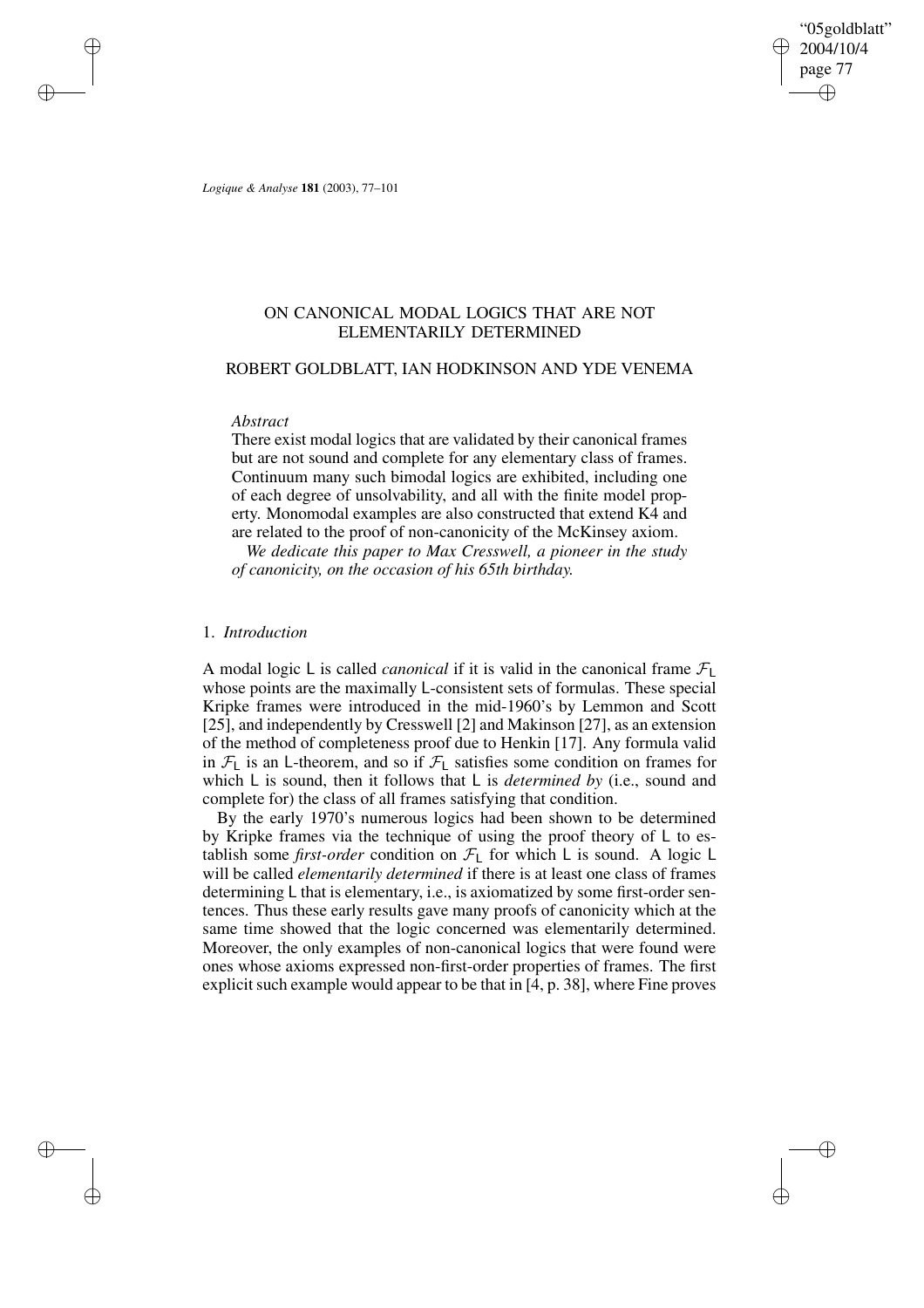## "05goldblatt" 2004/10/4 page 78 ✐ ✐

✐

✐

#### 78 ROBERT GOLDBLATT, IAN HODKINSON AND YDE VENEMA

invalidity in the canonical frame for the logic extending S4.3 by the Grzegorczyk axiom

$$
\Box(\Box(p \to \Box p) \to p) \to p.
$$

Validity of this formula in S4.3-frames is equivalent to the second-order condition that every non-empty subset has a maximal element. Some years earlier Kripke [21] had noted that there are formulas whose validity is not preserved in passing from a modal algebra  $A$  to the algebra of all subsets of the frame whose points are the ultrafilters of  $A$ . This can also been seen as a manifestation of non-canonicity. Kripke gave the example of Dummett's Diodorean axiom

$$
\Box(\Box(p \to \Box p) \to \Box p) \to (\Diamond \Box p \to \Box p),
$$

whose validity expresses *discreteness* of a linear ordering.

The absence of any elementarily determined instances of non-canonicity was soon explained by the following theorem of Fine [5]:

*if a modal logic* L *is determined by some elementary class of frames, then it is valid in the canonical frame*  $\mathcal{F}_L$ *.* 

Fine asked whether the converse was true. If a logic is canonical, must it be elementarily determined? Many affirmative partial solutions have been produced for this question, which we now briefly review. A modal formula is called *r-persistent* if it is validated by a Kripke frame  $F$  whenever it is validated by some general frame based on  $\mathcal F$  that is *refined* in the sense of Thomason [30]. Every logic with r-persistent axioms is canonical. Lachlan [22] showed that the class of validating frames for an r-persistent formula is definable by a first-order sentence, and hence every r-persistent logic is elementarily determined.<sup>1</sup> Sahlqvist [28] gave a syntactic scheme specifying infinitely many formulas, each of which defines a canonical logic and has its frame-validity equivalent to an explicit first-order condition. Fine [6] proved the elementary determination of any canonical modal logic that is determined by a class of transitive frames that is closed under subframes. Zakharyaschev [35] extended this to logics determined by a class of transitive frames that is closed under *cofinal* subframes. Wolter [34] removed the transitivity restriction in Fine's result, and also proved [33] elementary determination of all canonical normal extensions of linear tense logic. Jónsson [19] gave an algebraic analysis which implies that a modal axiom of the form  $\varphi(p \lor q) \leftrightarrow \varphi(p) \lor \varphi(q)$  is canonical whenever  $\varphi(p)$  is a positive formula, and Venema [32] showed that logics with such axioms are elementarily determined. In [14] it is shown that the converse of Fine's theorem holds for

 $\rightarrow$ 

 $\rightarrow$ 

✐

<sup>&</sup>lt;sup>1</sup> This result was independently proved also in [5] and [8].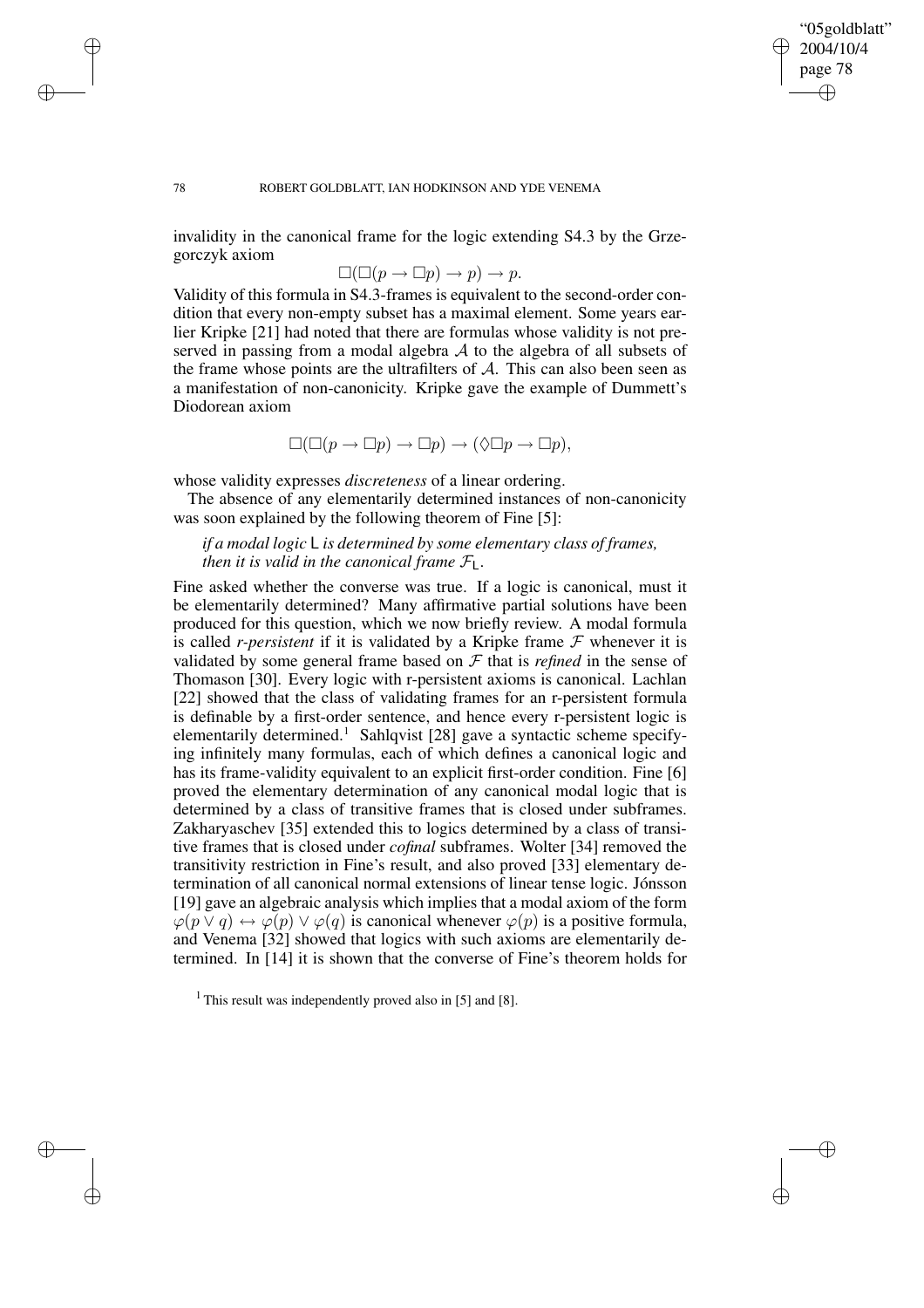✐

#### ON CANONICAL MODAL LOGICS THAT ARE NOT ELEMENTARILY DETERMINED 79

 $\rightarrow$ 

 $\rightarrow$ 

✐

✐

any logic that is validated by a frame  $F$  whenever it is validated by some general frame based on  $\mathcal F$  whose propositions include the singleton subsets of  $\mathcal F$ .

Fine's theorem was strengthened to show that if L is determined by some elementary conditions, then it is always determined by elementary conditions that are satisfied by  $\mathcal{F}_{\text{L}}$  (see [11]). The result was also expressed algebraically to show [9] that if a variety  $V$  of Boolean algebras with operators is generated by the algebras of subsets of the members of some elementary class of relational structures, then  $V$  is closed under the perfect extension construction of Jónsson and Tarski [20]. The converse of this algebraic formulation has been confirmed for numerous varieties of cylindric, relation, and modal algebras.

In this paper we show that the converse of Fine's theorem fails in general, and fails as badly as it could. We exhibit  $2^{\aleph_0}$  different canonical logics that are not determined by any elementary class of frames. These are bimodal logics, with one modality being of S5 type. All of the logics have the finite model property and they include one of each degree of unsolvability. In addition monomodal examples are constructed that are extensions of the logic K4 and are connected to the non-canonicity proof in [10] for the McKinsey axiom  $\Box \Diamond p \rightarrow \Diamond \Box p$ .

Our bimodal examples are related to the modal logic KMT, studied by Hughes [18], whose validating frames are those directed graphs satisfying the non-elementary condition that the children of any node have no finite colouring. KMT has an infinite sequence of axioms whose  $n$ -th member rules out colourings that use n colours. But the logic is also *elementarily* determined by the class of graphs whose edge relation R satisfies  $\forall x \exists y (xRuRy)$ , meaning that every node has a reflexive child. The canonical frame for KMT satisfies this condition.

Here we also use axioms that impose reflexive points on canonical frames. But now a canonical frame is essentially the disjoint union of a family of directed graphs, and it is only the *infinite* members of the family that are required to have a reflexive point to ensure canonicity. This is a non-elementary requirement. To prove that our logics are never elementarily determined we apply a famous piece of graph theory of Erdős [3], who showed that for each integer *n* there is a finite graph  $\mathcal{G}_n$  whose chromatic number and girth are both greater than  $n$ , the girth being the length of the shortest cycle in the graph and the chromatic number being the smallest number of colours needed to colour it. The essence of the application is that if a certain logic L were determined by an elementary class K, and infinitely many of the  $\mathcal{G}_n$ 's validated L, then by a compactness argument it would follow that  $K$  contained an infinite graph that had no cycles of odd length. But such a graph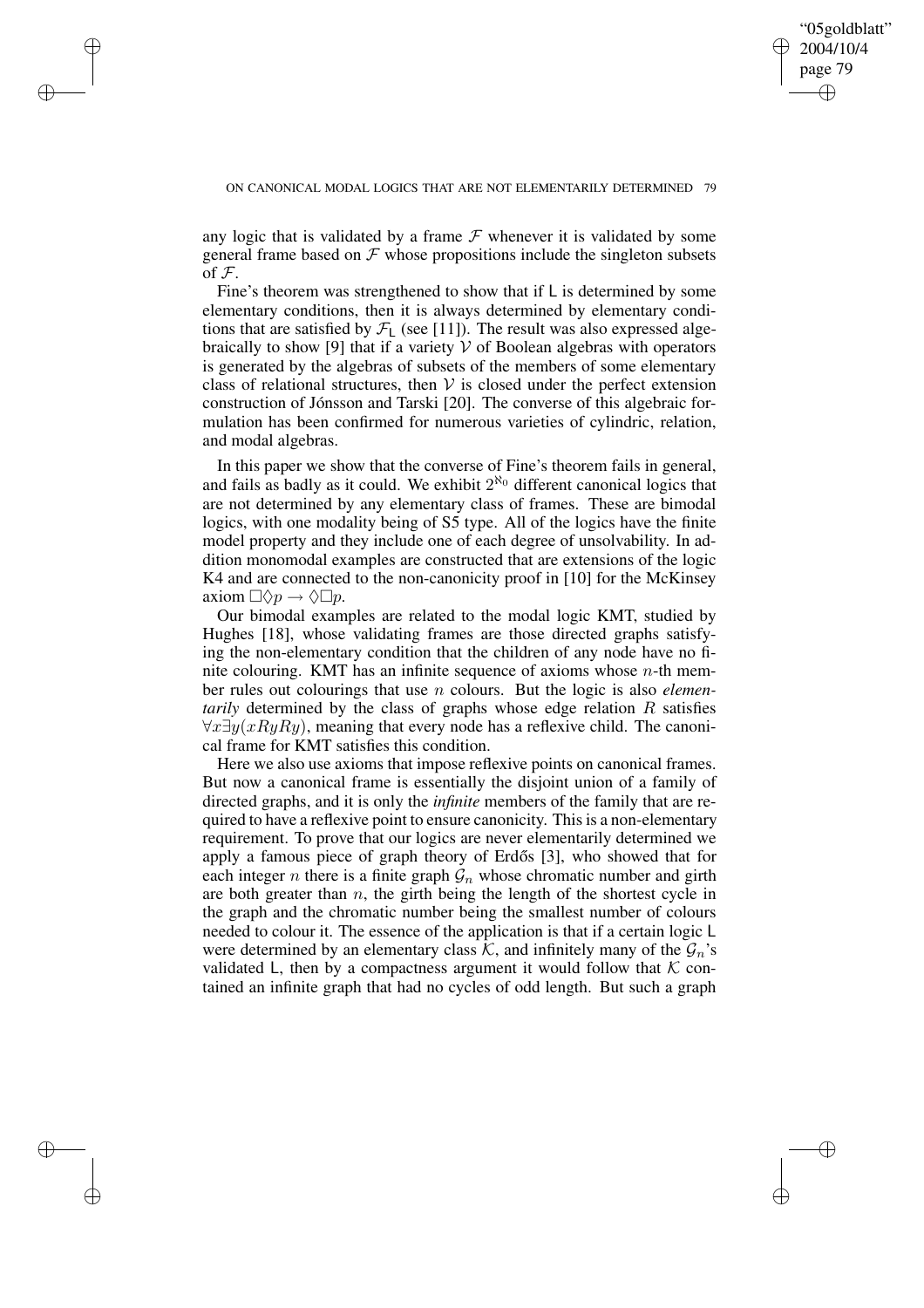# "05goldblatt" 2004/10/4 page 80 ✐ ✐

✐

✐

#### 80 ROBERT GOLDBLATT, IAN HODKINSON AND YDE VENEMA

can be coloured using only *two* colours, a property that invalidates one of the axioms defining L. Hence the existence of  $K$  is impossible.

This paper is a companion to the article [16] which takes an algebraic approach to our topic, making use of the duality between frames and modal algebras as well as the theory of discriminator varieties.

# 2. *Colouring Graphs*

A *graph* is a structure  $\mathcal{G} = (V, E)$  in which E is a symmetric and irreflexive binary relation on a non-empty set V of "vertices". A pair  $(x, y)$  in E may be thought of as an *edge* with vertices x and y.  $\mathcal G$  may also be viewed as a Kripke frame, and in that context symmetry of  $E$  is equivalent to validity in G of the Brouwerian axiom  $p \to \Box \Diamond p$ . But there is no modal formula whose validity corresponds to irreflexivity, and it is that inability to rule out reflexive points that lies at the heart of our canonicity proofs.

A *colouring* of  $G$  is an assignment of colours to the points in  $V$  in such a way that the two vertices of any edge are assigned different colours. An *n*-colouring is one that uses at most *n* colours. This can be expressed more set-theoretically by defining a subset W of V to be *independent* if it contains no edge, in the sense that there are no  $x, y \in W$  with  $xEy$ . An *n*-colouring of graph  $G$  is then a partition of V into at most n independent subsets. The *chromatic number*  $\chi(\mathcal{G})$  is the smallest integer n, if it exists, for which  $\mathcal G$ has an *n*-colouring, and  $\infty$  if there is no such *n*. Of course a finite graph has  $\chi(\mathcal{G})$  no bigger than the number  $|\mathcal{G}|$  of members of V, since we can always give every vertex a different colour. Observe that to obtain an ncolouring it is enough to find n independent sets  $W_1, \ldots, W_n$  that *cover* V, i.e.,  $W_1 \cup \cdots \cup W_n = V$ , for then this can be refined to a *partition* of V into the independent sets

$$
W_1, W_2 - W_1, \ldots, W_n - (W_1 \cup \cdots \cup W_{n-1}).
$$

For  $k \geq 3$ , a k-cycle, or cycle of length k, is a a sequence  $(x_1, \ldots, x_k)$  of distinct nodes of V, such that  $(x_1, x_2), \ldots, (x_{k-1}, x_k), (x_k, x_1)$  are all in E. <sup>2</sup> An *odd cycle* is one of odd length.

Erdős [3] showed that for any integers  $n, k$  there is a finite graph  $G$  with  $\chi(\mathcal{G}) > n$  such that G has no cycle of length k or less. He gave an existence proof by a revolutionary probabilistic method whose power was evinced by

<sup>2</sup> In graph theory,  $(x_1, \ldots, x_k)$ ,  $(x_2, \ldots, x_k, x_1)$ , and  $(x_k, \ldots, x_1)$  are regarded as the same cycle; but this is not important here.

 $\rightarrow$ 

 $\rightarrow$ 

✐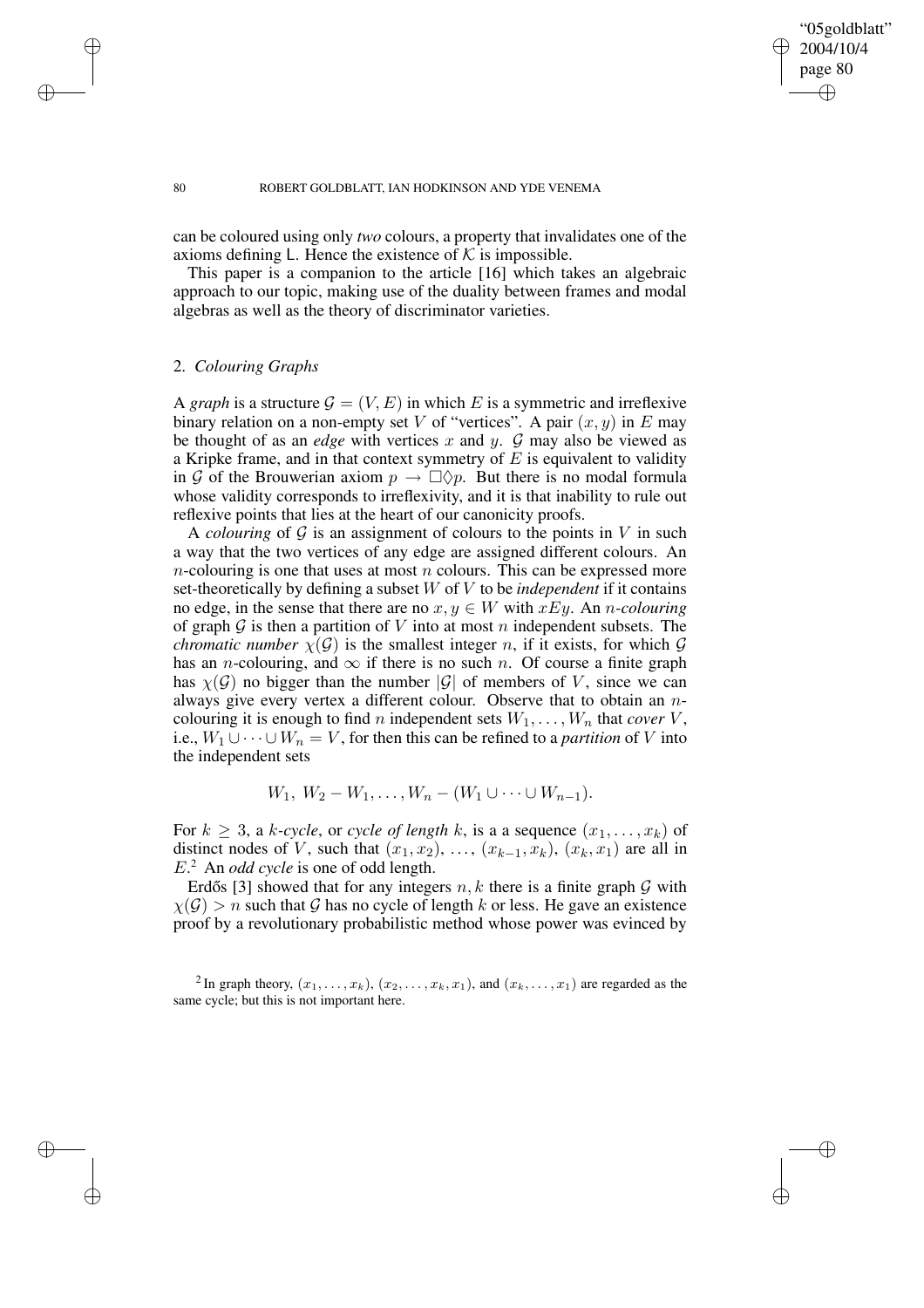✐

ON CANONICAL MODAL LOGICS THAT ARE NOT ELEMENTARILY DETERMINED 81

the fact that it took a decade to find an actual construction of such graphs [26].

Here is a summary of the facts from graph theory that we will use. This is essentially standard material, but we give proofs for the sake of completeness.

*Theorem 2.1*:

 $\rightarrow$ 

 $\rightarrow$ 

✐

✐

- (1) *A graph has a 2-colouring if, and only if, it has no odd cycles.*
- (2) If  $\mathcal{G} = (V, E)$  and  $\mathcal{G}' = (V', E')$  are graphs, and  $f : V \to V'$  preserves *edges, i.e.,*  $xEy$  *implies*  $fxE'fy$ *, then if* G *has an odd cycle of length n or less, so does* G 0 *.*
- (3) *There exists a computable enumeration*  $\{\mathcal{G}_n : n \geq 2\}$  *of finite graphs*  $\mathcal{G}_n$ *with*  $\chi(\mathcal{G}_n) > n$  *and*  $\mathcal{G}_n$  *having no cycle of length n or less, such that if*  $2 \leq m < n$ , then  $|\mathcal{G}_m| < |\mathcal{G}_n|$  and  $\chi(\mathcal{G}_m) < \chi(\mathcal{G}_n)$ .

# *Proof.*

(1) If G has a 2-colouring, and  $x_1, \ldots, x_k$  is any cycle in G, then the oddindexed vertices  $x_1, x_3, \ldots$  must have the same colour, while  $x_k$  has a different colour to  $x_1$ , so k cannot be odd.

For the converse, assume G has no odd cycles. Define a *walk of length n from x to y* to be a sequence  $x = x_0, x_1, \ldots, x_n = y$  of vertices with  $x_i Ex_{i+1}$  for all  $i < n$ . The length is the number of edges in the walk, and we allow  $n = 0$  here. If  $x_0 = x_n$ , the walk is *closed*. First we show that  $G$  cannot have any closed walks of odd length. For if it did, we could pick such a walk  $x_0, x_1, \ldots, x_n = x_0$  whose odd length n was least possible. Then the minimality of n would ensure that  $x_1, \ldots, x_n$ are distinct — for if  $1 \leq i < j \leq n$  and  $x_i = x_j$  then both  $x_i, \ldots, x_j$  and  $x_0, \ldots, x_i, x_{j+1}, \ldots, x_n$  would be closed walks of length less than n, and one of them would be of odd length since their combined edges are just the edges of the original odd-length walk. It follows that  $x_1, \ldots, x_n$ would be an odd cycle, contrary to hypothesis on  $\mathcal{G}$ .

Now a graph is *connected* if any two of its vertices have a walk connecting them. Any graph is the disjoint union of connected subgraphs, each of which can be coloured independently. Hence we can assume that G is connected. To define a 2-colouring, fix a vertex x of G and then assign any vertex  $y$  colour 1 if there is an even-length walk from  $x$  to y, and colour 2 otherwise. For any edge  $(y, z) \in E$ , if y and z got the same colour, then from the definition of the colour assignment and connectivity there would exist walks from x to y and x to z whose lengths had the same parity (both even or both odd). But then taking the walk from x to y, then following the edge  $(y, z)$  and finally the reverse of the same-parity walk from x to z would give a closed walk of odd length  $-$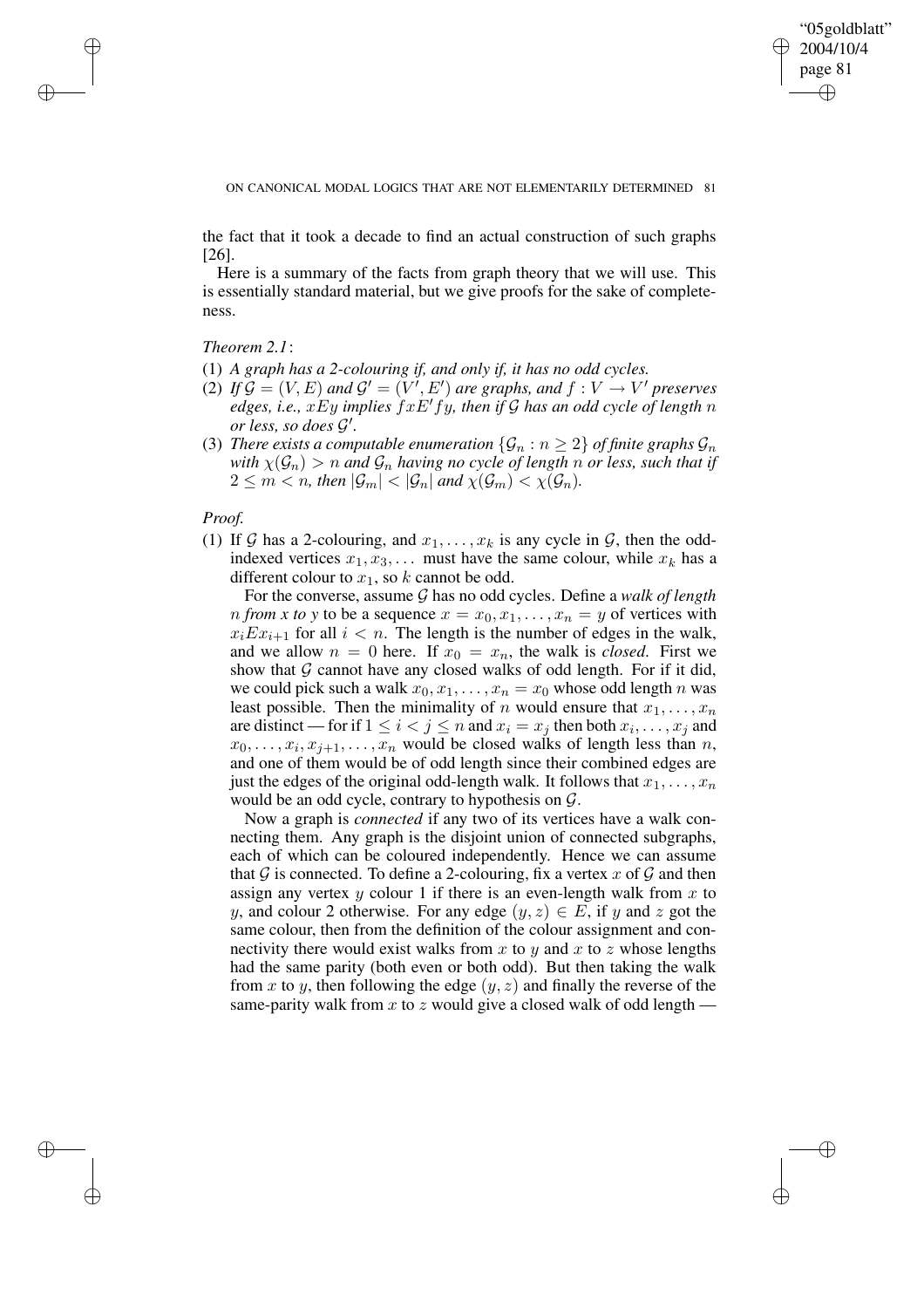which we have just seen does not exist. Thus  $y$  and  $z$  must get different colours, and the 2-colouring of  $G$  is established.

- (2) If G has an odd cycle C with  $|C| \le n$ , restrict the edge relation of G to C to regard C as a graph in its own right. Similarly, let the image-set  $f(\mathcal{C}) = \{ fx : x \in \mathcal{C} \}$  be viewed as a subgraph of  $\mathcal{G}'$ . Now if  $\mathcal{G}'$  had no odd cycle of length  $\leq n$ , then since  $|f(\mathcal{C})| \leq n$ ,  $f(\mathcal{C})$  would have no odd cycle at all, and so by (1) would have a 2-colouring. Then assigning to  $x \in \mathcal{C}$  the same colour as fx would give a 2-colouring of  $\mathcal{C}$ , since edges are preserved. But that contradicts  $(1)$ , since  $\mathcal C$  is an odd cycle.
- (3) Fix a recursive enumeration of all isomorphism types of finite graphs, in order of their cardinality. If  $\mathcal{G}_m$  ( $2 \leq m < n$ ) have been defined, define  $\mathcal{G}_n$  to be the first graph in the enumeration with no cycles of length  $\leq n$ , chromatic number greater than both n and  $\chi(\mathcal{G}_m)$  and  $|\mathcal{G}_n| > |\mathcal{G}_m|$  for all m with  $2 \leq m < n$ .

 $\Box$ 

"05goldblatt" 2004/10/4 page 82

✐

✐

✐

✐

# 3. *Frames and Models*

Take a propositional language with two box-type modalities, denoted  $\Box$  and A. Their duals will be denoted  $\Diamond$  and E. A frame for this language is a structure  $\mathcal{F} = (W, R_{\Pi}, R_{\Lambda})$  with  $R_{\Pi}$  and  $R_{\Lambda}$  being binary relations on W. For any binary relation R we will use the notation  $R^x$  for the set  $\{y : xRy\}$ of all *R*-alternatives of a point x. Recall that a *model* M on frame  $F$  is an assignment to each propositional variable p of a set  $\mathcal{M}(p) \subseteq W$ , thought of as the set of points at which p is *true*, or *satisfied*. This extends to assign a *truth-set*  $\mathcal{M}(\varphi)$  to each formula  $\varphi$ , with the definitions for the modalities given by  $\mathcal{M}(\Box \varphi) = \{x : R_{\Box}^x \subseteq \mathcal{M}(\varphi)\}\$  and  $\mathcal{M}(A\varphi) = \{x : R_{A}^x \subseteq \varphi\}$  $\mathcal{M}(\varphi)$ }.  $\varphi$  is *valid in*  $\mathcal{F}, \mathcal{F} \models \varphi$ , if  $\mathcal{M}(\varphi) = W$  for all models M on  $\mathcal{F}$ .  $\varphi$  is *satisfiable in*  $\mathcal{F}$  if it is true at some point of some model on  $\mathcal{F}$  (i.e.,  $\mathcal{F} \not\models \neg \varphi$ , and is *falsifiable in*  $\mathcal{F}$  if it is false at some point of some model on F (i.e.,  $\mathcal{F} \not\models \varphi$ ). For a class K of frames we write  $\mathcal{K} \models \varphi$  to mean that  $\mathcal{F} \models \varphi$  for all  $\mathcal{F} \in \mathcal{K}$ . For a logic L, an L-frame is any frame  $\mathcal{F}$  that validates all L-theorems, which we indicate by writing  $\mathcal{F} \models L$ .

A frame  $\mathcal{F}' = (W', R'_{\square}, R'_A)$  is a *subframe* of  $\mathcal{F}$  if  $W' \subseteq W$  and  $R'_{\square}$  and  $R'_{\text{A}}$  are the restrictions to  $W'$  of  $R_{\text{A}}$  and  $R_{\text{A}}$  respectively. If further we have  $R_{\square}^{\hat{x}} \subseteq W'$  and  $R_{\overline{A}}^x \subseteq W'$  for all  $\overline{x} \in W'$ , then  $\mathcal{F}'$  is an *inner* subframe of  $\overline{\mathcal{F}}$ . In that case, any formula valid in  $\mathcal F$  is valid in  $\mathcal F'$ . For each point x of  $F$  there is a smallest inner subframe of  $F$  containing x, called the inner subframe *generated by* x.

We will work from now on with *basic* frames, defined as those for which  $R_{\rm A}$  is an equivalence relation,  $R_{\rm \Box} \subseteq R_{\rm A}$ , and  $R_{\rm \Box}$  is symmetric (n.b.: we

 $\rightarrow$ 

 $\rightarrow$ 

✐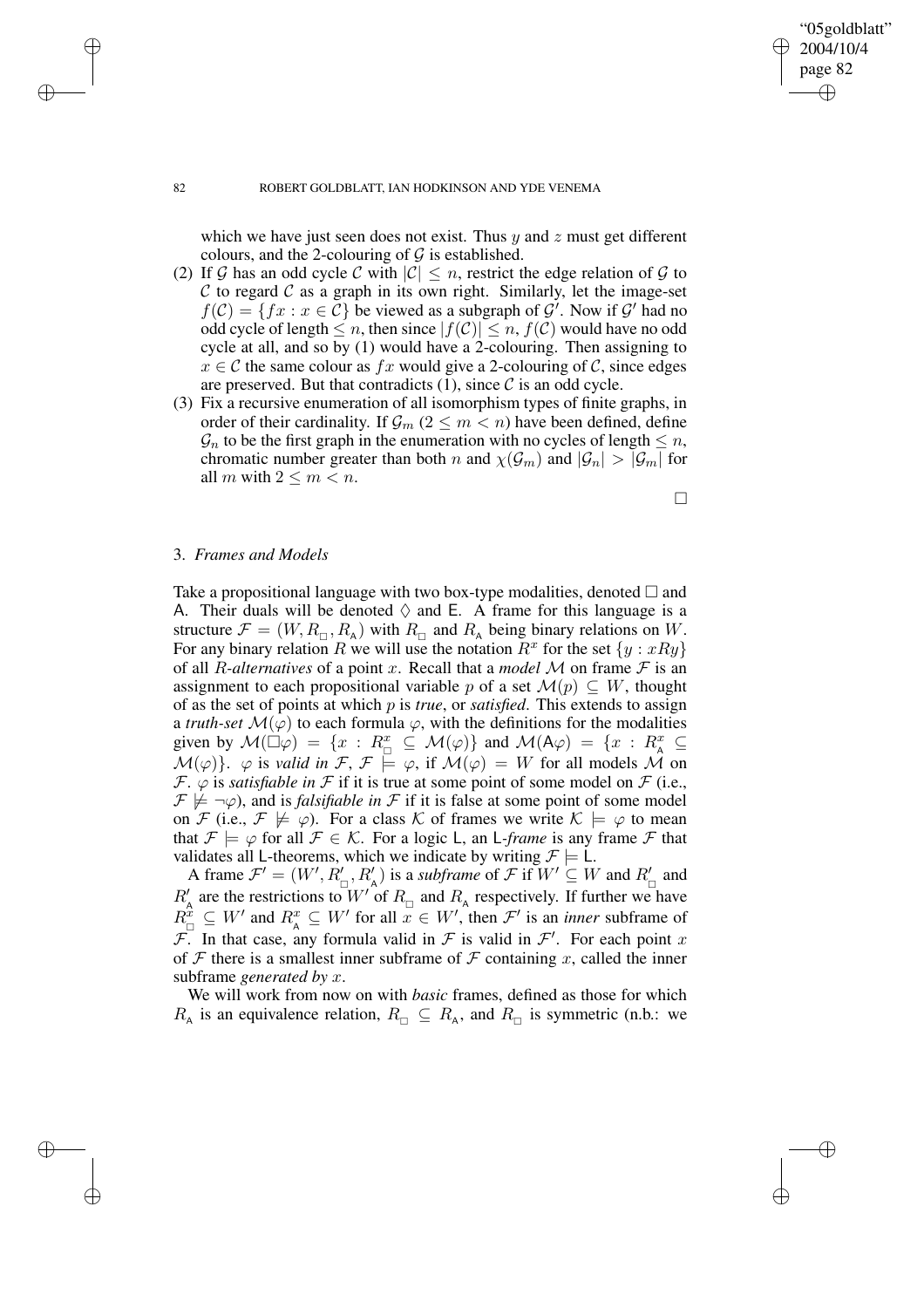✐

do not require  $R_{\Box}$  to be irreflexive.) The  $R_{A}$ -equivalence classes are usually called *clusters*. Each cluster is an inner subframe of F, because  $R_{\Box}^x \subseteq R_A^x$ , and can be viewed as a basic frame in its own right on which  $R_A$  is universal. Hence any basic frame on which  $R_A$  is universal will simply be called a cluster. If  $\varphi$  is true at some point in a model on a cluster, then  $E\varphi$  is true everywhere in the cluster. Dually, if  $\varphi$  is false at some point, then A $\varphi$  is false everywhere in the cluster in that model.

Each graph  $\mathcal{G} = (V, E)$  will be treated as a basic frame by putting  $R_{\Box} = E$ and  $R_{\rm A} = V \times V$ . Thus any graph is a cluster, and any  $R_{\rm D}$ -irreflexive cluster is a graph. Observe that in any model  $M$  on  $G$ , a truth-set of the form  $\mathcal{M}(\varphi \wedge \Box \neg \varphi)$  is an independent set, since it can contain no  $R_{\Box}$ -edge.

Now fix two disjoint infinite lists  $p_1, p_2, \ldots$  and  $q_1, q_2, \ldots$  of propositional variables. For  $m \geq 1$ , let  $E_m$  be the formula

$$
\mathsf{E} p_1 \wedge \mathsf{E} (p_2 \wedge \neg p_1) \wedge \cdots \wedge \mathsf{E} (p_m \wedge \neg p_1 \wedge \cdots \wedge \neg p_{m-1}).
$$

For  $n \geq 1$ , let  $\chi_n$  be the formula

 $\rightarrow$ 

 $\rightarrow$ 

✐

✐

$$
\mathsf{E}((q_1 \to \Diamond q_1) \land \cdots \land (q_n \to \Diamond q_n)).
$$

If  $E_m$  is true at a point x in a model on a basic frame, then the cluster  $R_{\rm A}^x$ contains *distinct* points  $x_1, \ldots, x_m$  with  $p_i$  true at  $x_i$  for all  $i \leq m$ . Conversely, if a cluster has at least  $m$  points then we can define a model on it that satisfies  $E_m$ .

The formula  $\chi_n$  is a variant of the axiom MT<sub>n</sub> of [18]. Note that if  $n \geq m$ , then the formula  $\chi_n \to \chi_m$  is valid in all frames. If a cluster contains a *reflexive* point x, i.e.,  $xR_{\Box}x$ , then no formula of the form  $\varphi \to \Diamond \varphi$  can ever be falsified at x, and so the cluster validates  $\chi_n$  for all  $n \geq 1$ . In the case of a graph G, if  $\chi_n$  is falsifiable in some model M on G, then for each point x there must be some  $i \leq n$  with  $q_i$  true and  $\Diamond q_i$  false at x. Hence the n independent sets  $\mathcal{M}(q_i \wedge \Box \neg q_i)$  cover the graph and so can be refined to an *n*-colouring. Conversely, given an *n*-colouring of  $G$  we can associate a variable  $q_i$  with each colour (independent set) to obtain a falsifying model on  $\mathcal G$  for  $\chi_n$ .

For  $m, n \geq 1$ , let  $\chi[m, n]$  be the formula  $\mathsf{E}_m \to \chi_n$ .

*Lemma 3.1*:

- (1)  $E_m$  *is satisfiable in a cluster*  $F$  *iff*  $F$  *has at least*  $m$  *elements.*
- (2)  $\chi_n$  *is falsifiable in a graph* G *iff*  $\chi$ (G)  $\leq$  *n. Equivalently,*  $\mathcal{G} \models \chi_n$  *iff*  $\chi(\mathcal{G}) > n$ .
- (3) For any  $m, n \geq 2$ ,  $\chi[|\mathcal{G}_m|, m]$  *is valid in*  $\mathcal{G}_n$ *.*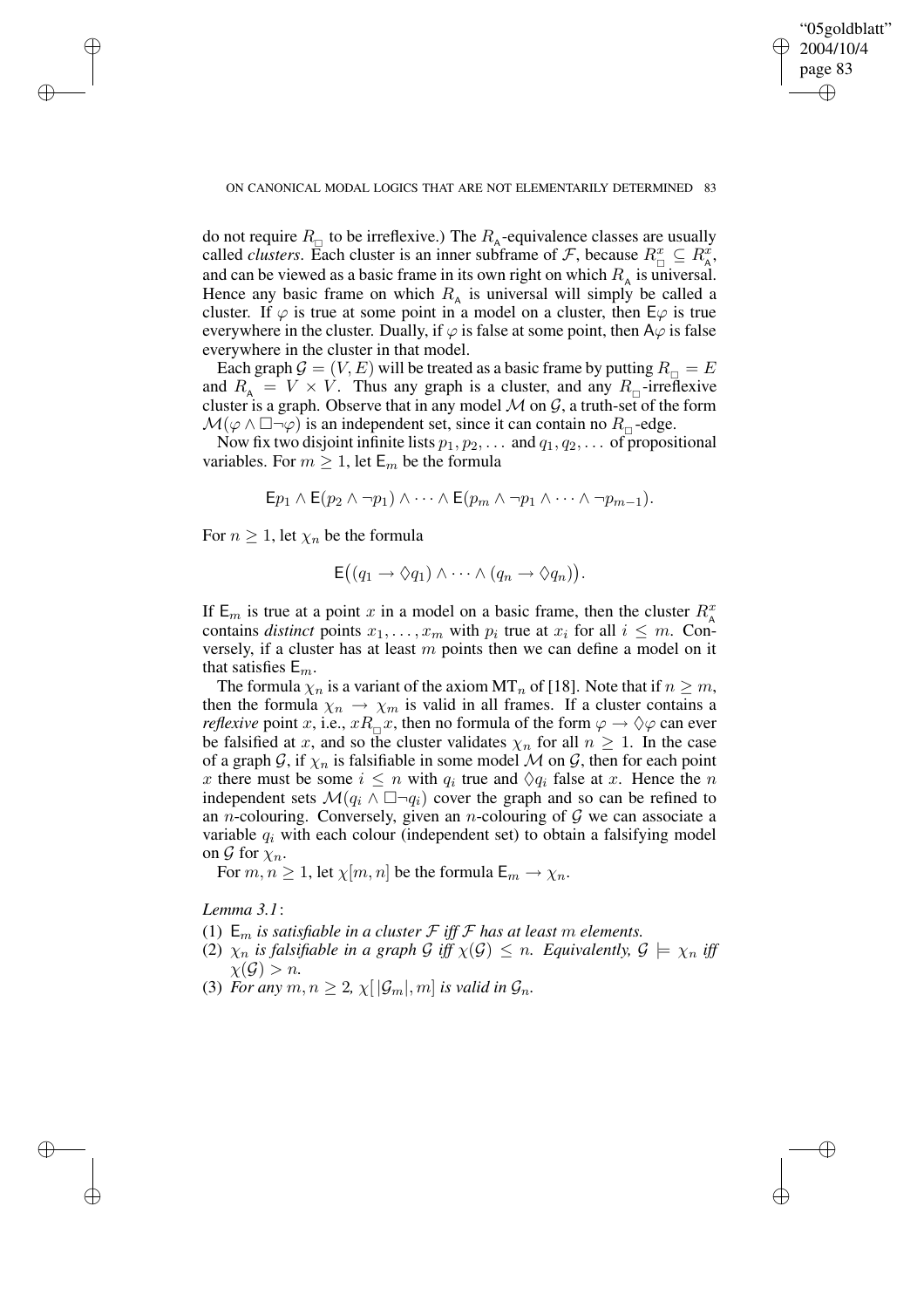✐

#### 84 ROBERT GOLDBLATT, IAN HODKINSON AND YDE VENEMA

*Proof.* Parts (1) and (2) summarize the above observations. For (3), if the antecedent  $E_{|\mathcal{G}_m|}$  of  $\chi[|\mathcal{G}_m|, m]$  is true at some point in a model on  $\mathcal{G}_n$ , then by (1),  $\mathcal{G}_n$  has at least  $|\mathcal{G}_m|$  elements, so  $n \geq m$ . Since  $\chi(\mathcal{G}_n) > n$ , we then have  $\chi(\mathcal{G}_n) > m$  so by (2),  $\mathcal{G}_n$  validates the consequent  $\chi_m$  of  $\chi[|\mathcal{G}_m|, m]$ .  $\Box$ 

# 4. *Canonical Logics With the FMP*

 $\rightarrow$ 

 $\rightarrow$ 

✐

✐

If our propositional language is generated by an infinite set of variables of size  $\kappa$ , then canonical frames built from this language will typically be of size  $2^{\kappa}$ . The canonicity results of this paper hold with  $\kappa$  any infinite cardinal here: all that is required is that there be at least a countably infinite set of variables.

By a *basic logic* we will mean any normal propositional bimodal logic L, in the language of  $\Box$  and A, that obeys the rule of uniform substitution of formulas for variables and includes the following axioms:

$$
\begin{array}{ll}\n\text{S5}_\text{A}: & \text{Ap} \rightarrow p, \text{Ep} \rightarrow \text{AE}p \\
\text{Sub:} & \text{Ap} \rightarrow \Box p \\
\text{B} \Box: & p \rightarrow \Box \Diamond p.\n\end{array}
$$

A frame validates these axioms if, and only if, it is a basic frame.

Recall that the canonical frame  $\mathcal{F}_L = (W_L, R_{\Pi}, R_A)$  for a normal logic L has  $W_L$  as the set of all maximally L-consistent sets of formulas, with

 $xR_{\Box}y$  iff  $\{\varphi : \Box \varphi \in x\} \subseteq y$  iff  $\{\Diamond \varphi : \varphi \in y\} \subseteq x$ ,

and likewise  $xR_{A}y$  iff  $\{\varphi : A\varphi \in x\} \subseteq y$  iff  $\{E\varphi : \varphi \in y\} \subseteq x$ .

For each formula  $\varphi$ , let  $\|\varphi\|_{\mathsf{L}} = \{x \in W_{\mathsf{L}} : \varphi \in x\}.$  The canonical model  $\mathcal{M}_L$  has  $\mathcal{M}_L(\varphi) = ||\varphi||_L$ . In general, a formula is an L-theorem iff it belongs to every maximally L-consistent set, so if  $\mathcal{F}_L \models \varphi$ , then  $\mathcal{M}_L \models \varphi$ so  $\|\varphi\|_{\mathsf{L}} = \mathcal{M}_{\mathsf{L}}(\varphi) = W_{\mathsf{L}}$ , and thus  $\mathsf{L} \vdash \varphi$ .

*Lemma* 4.1: For any finite sequence  $x_1, \ldots, x_m$  of distinct points of  $W_L$ *there exist formulas*  $\varphi_1, \ldots, \varphi_m$  *such that*  $\varphi_i \in x_j$  *iff*  $i = j$ *. Hence if* S *is any finite subset of*  $W_L$ *, then for each set*  $X \subseteq S$  *there is a formula*  $\varphi_X$  *such that*  $X = ||\varphi_X||_L \cap S$ .

*Proof.* If  $i \neq j$ , there exists  $\varphi_{ij} \in x_i$  with  $\varphi_{ij} \notin x_j$ . Put  $\varphi_i = \bigwedge_{i \neq j} \varphi_{ij}$ . Then if  $S = \{x_1, \ldots, x_m\}$  and  $X = \{x_{i_1}, \ldots, x_{i_k}\}$ , put  $\varphi_X = \varphi_{i_1} \vee \cdots \vee \varphi_{i_k}$  $\varphi_{i_k}$ . .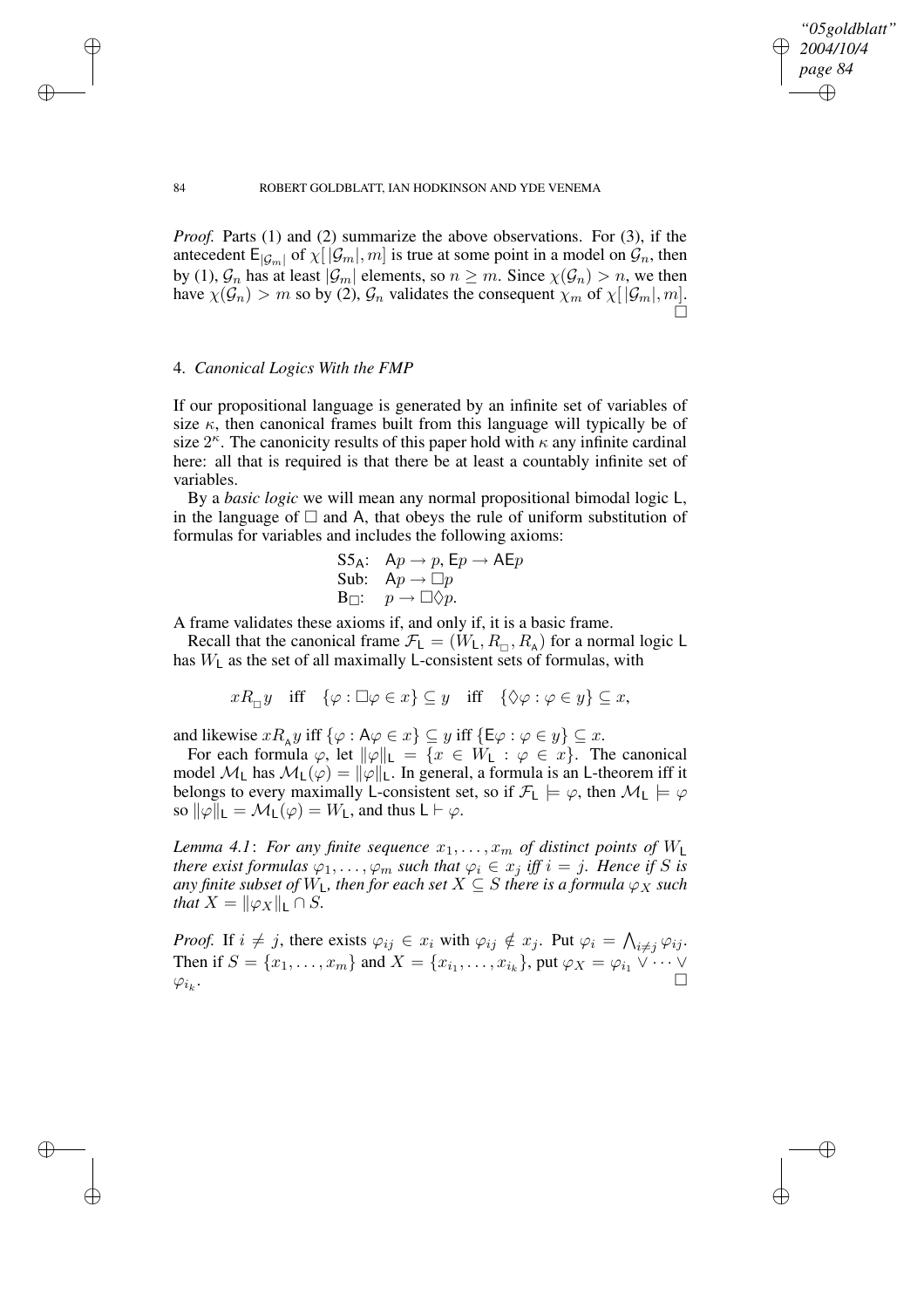✐

*Lemma 4.2*: *Let* L *be a normal logic obeying the rule of uniform substitution. If*  $F$  *is a finite inner subframe of*  $F_L$ *, then*  $F \models L$ *.* 

*Proof.* This is standard: a finite inner subframe of any canonical frame for any normal logic validates that logic. To see why, let  $M$  be a model on  $F$ , and suppose  $F$  has underlying set S. For each variable p there is, by Lemma 4.1, a formula  $\varphi_p$  such that  $\mathcal{M}(p) = ||\varphi_p||_L \cap S$ . Then an induction on formation of formulas shows that for any formula  $\psi$ ,  $\mathcal{M}(\psi) = ||\psi^*||_1 \cap S$ , where  $\psi^*$  is the result of uniformly replacing each variable p of  $\psi$  by  $\varphi_p$ . But if  $L \vdash \psi$ , then  $L \vdash \psi^*$ , so  $\|\psi^*\|_L \cap S = S$ . Hence any L-theorem is true at every point of every model on  $\mathcal{F}$ .

Now let L be a basic logic. The axioms  $S5_A$  ensure that  $R_A$  is an equivalence relation on  $W_L$ , axiom Sub enforces  $R_{\Box} \subseteq R_A$ , and B $\Box$  makes  $R_{\Box}$ symmetric, so  $\mathcal{F}_L$  is a basic frame.

*Lemma 4.3*: *Let* L *be any basic logic with the property that there are infinitely many n for which there exists an m such that*  $L \vdash \chi[m, n]$ *. If*  $\mathcal{F}$  *is any infinite cluster of*  $\mathcal{F}_L$ *, then*  $\mathcal F$  *contains an*  $R_{\Pi}$ -reflexive point.

*Proof.* Take any point  $x$  in  $\mathcal{F}$ , and let

 $\rightarrow$ 

 $\rightarrow$ 

✐

✐

$$
y_0 = \{ \varphi : A\varphi \in x \} \cup \{ \psi \to \Diamond \psi : \psi \text{ is a formula} \}.
$$

If  $y_0$  is L-consistent, then it extends to a set  $y \in W_L$ . Then  $xR_A y$ , so y belongs to the cluster F, and  $\{\Diamond \psi : \psi \in y\} \subseteq y$ , so  $yR_{\Box}y$  as desired.

But if  $y_0$  were not consistent, then since the set  $\{\varphi : A\varphi \in x\}$  is closed under finite conjunctions it would follow that there are formulas  $A\varphi\in x,$  and  $\psi_1, \ldots, \psi_k$  for some  $k \geq 1$ , such that  $\mathsf{L} \vdash \varphi \to \neg((\psi_1 \to \Diamond \psi_1) \land \cdots \land (\psi_k \to \neg((\psi_k \to \neg \psi_k) \land \cdots \land (\psi_k \to \neg \psi_k)))$  $(\forall \psi_k)$ ). By the given property of L there must be an  $n \geq k$  and an m such that  $L \vdash \chi[m, n]$ . For  $k < j \leq n$  put  $\psi_j = \psi_k$ , so then

$$
\mathsf{L}\vdash \varphi\rightarrow \neg((\psi_1\rightarrow \Diamond\psi_1)\land\dots\land(\psi_n\rightarrow \Diamond\psi_n)).
$$

Since L is normal this implies that

$$
L \vdash A\varphi \to A\neg((\psi_1 \to \Diamond \psi_1) \land \cdots \land (\psi_n \to \Diamond \psi_n)),
$$

and hence as  $A\varphi \in x$  we get

$$
\mathsf{E}\big((\psi_1 \to \Diamond \psi_1) \land \cdots \land (\psi_n \to \Diamond \psi_n)\big) \notin x. \tag{1}
$$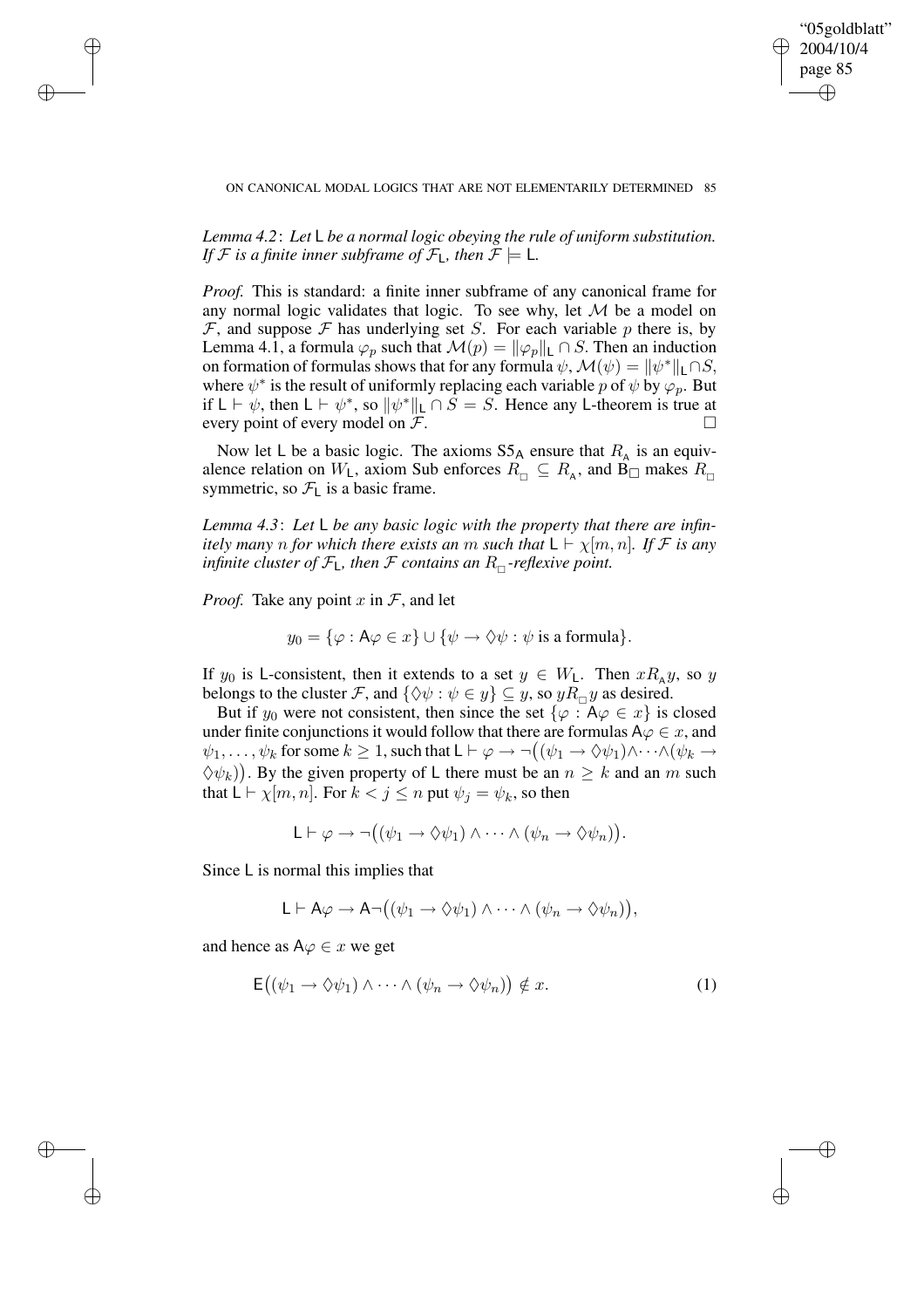✐

#### 86 ROBERT GOLDBLATT, IAN HODKINSON AND YDE VENEMA

But F is infinite, so we can choose m distinct points  $x_1, \ldots, x_m$  in F. Let  $\varphi_1,\ldots,\varphi_m$  be the formulas given by Lemma 4.1. Then  $(\varphi_i\wedge\bigwedge_{1\leq j$  $x_i$ , and so as  $R_A$  is universal on  $\mathcal{F}$ ,  $\mathsf{E}(\varphi_i \wedge \bigwedge_{1 \leq j < i} \neg \varphi_j) \in x$ , for all  $i \leq m$ . Hence

$$
\bigwedge_{1 \le i \le m} \mathsf{E}(\varphi_i \wedge \bigwedge_{1 \le j < i} \neg \varphi_j) \in x. \tag{2}
$$

However (1) and (2) contradict the fact that every substitution instance of  $\chi[m, n]$  belongs to x. It follows that  $y_0$  is L-consistent.

*Theorem 4.4*: *Let* L *be a basic logic defined by additional axioms of the form*  $\chi_n$  *or*  $\chi[m,n]$ *. If there are infinitely many n for which there exists an m* such that  $L \vdash \chi[m,n]$ , then L is a canonical logic that has the finite model *property and is determined by a class of finite clusters.*

*Proof.*  $\mathcal{F}_L$  is the disjoint union of its clusters. Let  $\mathcal F$  be any cluster. If  $\mathcal F$  is finite, then  $\mathcal{F} \models L$  by Lemma 4.2. If  $\mathcal{F}$  is infinite, then it contains an  $R_{\Box}$ reflexive point by Lemma 4.3. Hence  $\mathcal{F} \models \chi_n$  for every  $n \geq 1$ , and so  $\mathcal F$ validates every  $\chi[m, n]$ . Thus F is a basic frame validating every additional axiom of L, so again  $\mathcal{F} \models L$ . Altogether  $\mathcal{F}_L$  is the disjoint union of a set of frames that each validate L, so  $\mathcal{F}_L \models L$ , i.e., L is canonical.

For the finite model property, suppose that  $L \not\vdash \varphi$ . We have to show that  $\varphi$ is falsifiable in a model on a *finite* L-frame. Now there is some  $x \in W_1$  with  $\varphi \notin x$ , so  $\varphi$  is false at x in the canonical model  $\mathcal{M}_L$ . Let  $\mathcal{F} = (S, R_{\Box}, R_{\land})$ be the cluster of x in  $\mathcal{F}_1$ , and M the restriction of  $\mathcal{M}_1$  to  $\mathcal{F}$ , i.e.,  $\mathcal{M}(p)$  =  $\mathcal{M}_L(p) \cap S$ . Then  $\varphi$  is false at x in M. If S is finite, then  $\mathcal{F} \models L$  and we are done.

If however S is infinite, then it contains an  $R_{\Box}$ -reflexive point. We then carry out a standard filtration process through the finite set  $\Gamma$  of all subformulas of  $\varphi$ , to get a falsifying model for  $\varphi$  on a finite basic frame that also has a reflexive point and so validates L. This is done by defining an equivalence relation  $\sim$  on S by putting  $y \sim z$  iff  $y \cap \Gamma = z \cap \Gamma$ . Let S' be the quotient set  $S/\sim$ , and  $f : \tilde{S} \to S'$  the natural map. Put  $\mathcal{F}' = (S', R'_{\sqcap}, R'_{\sqcap}),$ where  $fyR'_{\Box} f z$  iff  $y'R_{\Box} z'$  for some  $y' \sim y$  and some  $z' \sim z$ , and similarly for  $R'_{\mathsf{A}}$ . Putting  $\mathcal{M}'(p) = f(\mathcal{M}(p))$  for all  $p \in \Gamma$  gives a model on  $\mathcal{F}'$  such that  $\hat{\cal M}'(\psi)=f({\cal M}(\psi))$  for all  $\psi\in\Gamma.$  It follows that  $fx\notin {\cal M}'(\varphi),$  so  $\varphi$  is false at  $fx$  in  $\mathcal{M}'$ .

M<sup>0</sup> is what is known as the *least filtration of* M *through* Γ. Its underlying set S' is finite, with at most  $2^{|\Gamma|}$  elements. The symmetry of  $R_{\Box}$  and the universality of  $R_{\rm A}$  on S transfer to  $R'_{\rm n}$  and  $R'_{\rm A}$  on S', respectively, so  $\mathcal{F}'$  is

 $\rightarrow$ 

 $\rightarrow$ 

✐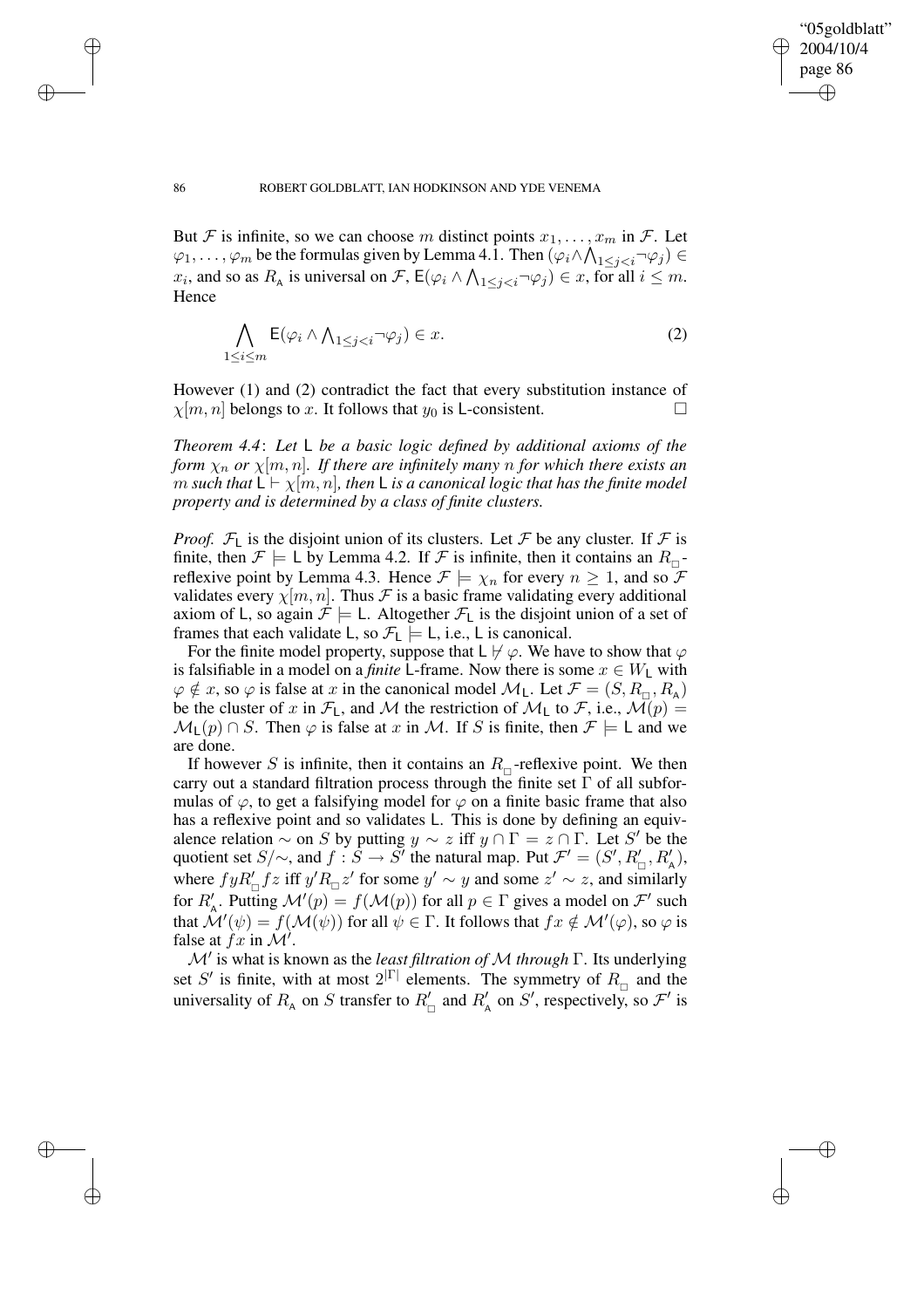✐

ON CANONICAL MODAL LOGICS THAT ARE NOT ELEMENTARILY DETERMINED 87

a finite cluster. But there is some  $y \in S$  with  $yR_{\Box}y$ , and hence  $fyR'_{\Box}fy$ , so  $\mathcal{F}'$  has a reflexive point, which is enough to force  $\mathcal{F}' \models L$  as explained above.

To sum up, we have seen that every non-theorem of L is falsifiable on a finite L-frame that is a cluster.

As a first example of a logic fulfilling this Theorem, let EG be the basic logic<sup>3</sup> with additional axioms  $\{\chi_2\} \cup \{\chi | [\mathcal{G}_n], n] : n > 2\}$ . (The role of  $\chi_2$ ) will be explained in the next section.)

## *Theorem 4.5*: EG *is a decidable logic.*

 $\rightarrow$ 

 $\rightarrow$ 

✐

✐

*Proof.* From the computable enumeration  $\{\mathcal{G}_n : n \geq 2\}$  (Theorem 2.1(3)) we obtain a computable enumeration of the formulas  $\{\chi | \mathcal{G}_n|, n \} : n > 2\}.$ Since there are only finitely many other axioms of EG, it follows that the set of all axioms is computably enumerable, and therefore so is the set of all EG-theorems.

Now a finite cluster  $\mathcal F$  validates EG iff it either contains an  $R_{\Box}$ -reflexive point, or else is a graph with  $\chi(\mathcal{F}) > 2$  and also  $\chi(\mathcal{F}) > n$  for all  $n > 2$ such that  $|\mathcal{G}_n| \leq |\mathcal{F}|$  (see Lemma 3.1). There are finitely many such n, so it is decidable whether  $\mathcal{F} \models$  EG. Hence we can computably enumerate the (isomorphism types of) finite EG-clusters. By simultaneously enumerating all formulas and checking whether they are valid in finite EG-clusters, we can obtain a computable enumeration of the set of all formulas that are falsifiable in some finite cluster that validates EG. By Theorem 4.4, this is an enumeration of the set of all non-theorems of EG.

Since every formula appears in just one of these two enumerations, either that of the theorems or that of the non-theorems, the set of EG-theorems is decidable.

We will now construct continuum many logics fulfilling Theorem 4.4. We write [2) for the set  $\{n \in \omega : n \geq 2\}$ . For each subset J of [2) let EG<sub>J</sub> be the basic logic with additional axioms

$$
\{\chi_2\} \cup \{\chi[\,|\mathcal{G}_n|,\chi(\mathcal{G}_n)] : n \in J\}.
$$

The formula  $\chi |G_n|, \chi(G_n)$  can be interpreted as asserting of a graph that if it has at least as many vertices as  $\mathcal{G}_n$  then its chromatic number is greater than the chromatic number  $\chi(\mathcal{G}_n)$  of  $\mathcal{G}_n$ . If J is infinite, then by Theorem 4.4  $EG_J$  is canonical and has the finite model property.

 $3$  EG stands for "Erdős graphs".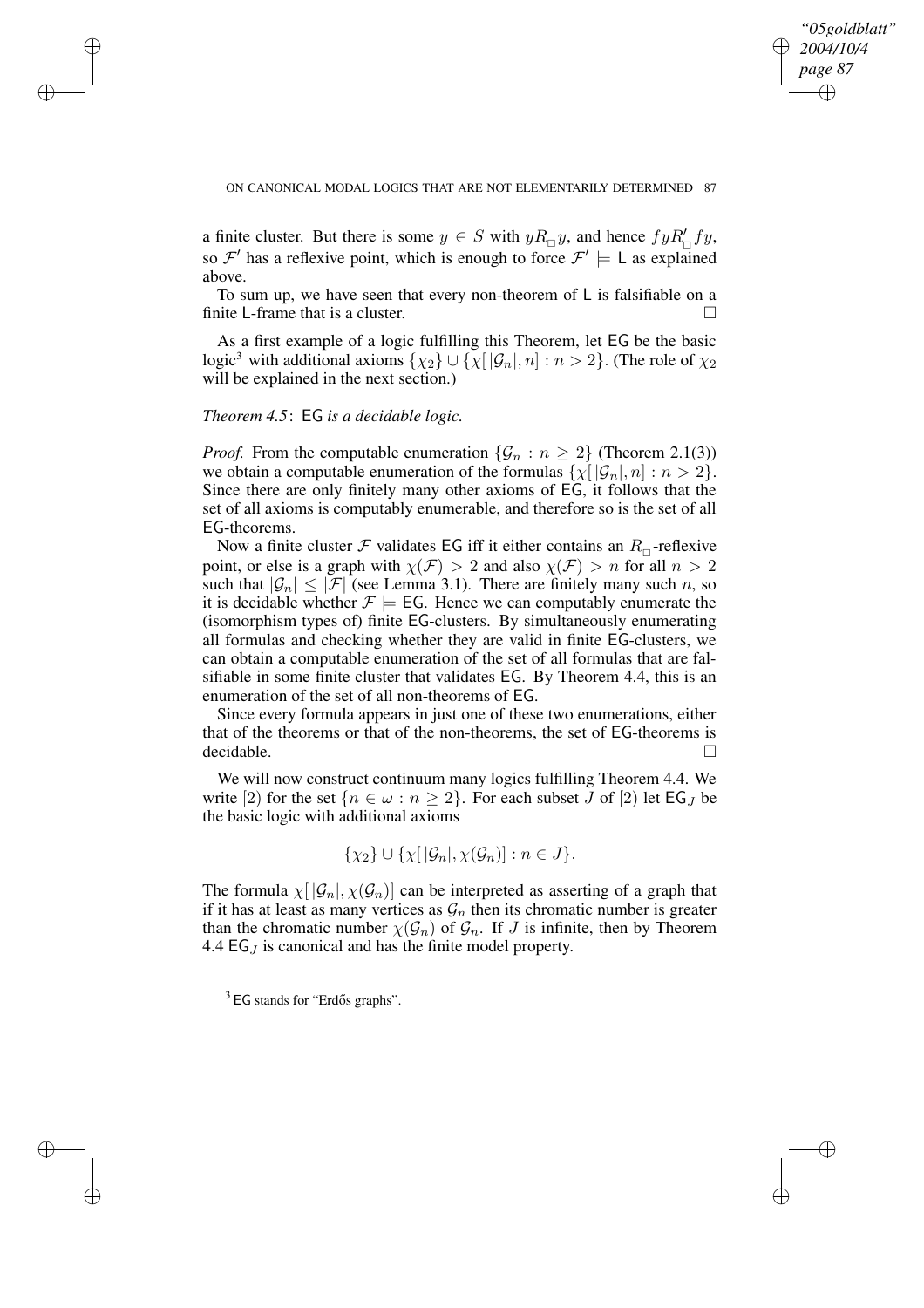✐

#### 88 ROBERT GOLDBLATT, IAN HODKINSON AND YDE VENEMA

*Lemma* 4.6: *Let*  $m, n \in [2)$  *and*  $J \subseteq [2)$ *.* (1)  $\mathcal{G}_n \models \chi[|\mathcal{G}_m|, \chi(\mathcal{G}_m)]$  *iff*  $m \neq n$ .

- (2) If  $n \notin J$ , then  $\mathcal{G}_n \models \mathsf{EG}_J$ .
- (3)  $n \in J$  *if, and only if,*  $\mathsf{EG}_J \vdash \chi |[\mathcal{G}_n], \chi(\mathcal{G}_n)]$ .

*Proof.* Note that  $\mathcal{G}_n \models \chi_2$  by Lemma 3.1(2), since  $\chi(\mathcal{G}_n) \geq \chi(\mathcal{G}_2) > 2$ . Let  $c_m = \chi(\mathcal{G}_m).$ 

(1) Suppose  $\mathcal{G}_n \models \chi[|\mathcal{G}_m|, c_m]$ . Then if  $m = n$ , the antecedent of  $\chi[|\mathcal{G}_m|,$  $[c_m]$  is satisfied in  $\mathcal{G}_n$ , so  $\mathcal{G}_n \models \chi_{c_n}$ , which by Lemma 3.1(2) gives the absurdity  $\chi(\mathcal{G}_n) > c_n$ . Hence  $m \neq n$ .

Conversely, suppose  $m \neq n$ . If  $m > n$ , then the formula  $\chi[|\mathcal{G}_m|, c_m]$ is valid in  $\mathcal{G}_n$  because its antecedent  $E_{|\mathcal{G}_m|}$  cannot be satisfied in  $\mathcal{G}_n$ . But if  $m < n$ , then the formula is again valid in  $\mathcal{G}_n$  because  $\chi(\mathcal{G}_n) > c_m$ and therefore the consequent is valid in  $\mathcal{G}_n$ .

- (2) Suppose  $n \notin J$ . Then if  $m \in J$ , we get  $\mathcal{G}_n \models \chi([\mathcal{G}_m], \chi(\mathcal{G}_m)]$  from part (1).
- (3) If  $n \in J$ , then  $\chi | \mathcal{G}_n |, \chi(\mathcal{G}_n)$  is an axiom of EG<sub>J</sub>. But if  $n \notin J$ , then we have  $\mathcal{G}_n \models \mathsf{EG}_J$  by part (2) and  $\mathcal{G}_n \not\models \chi[ |\mathcal{G}_n|, \chi(\mathcal{G}_n) ]$  by part (1), so  $EG_J \not\vdash \chi [\mathcal{G}_n], \chi(\mathcal{G}_n)]$  by soundness.

 $\Box$ 

Part (3) of this lemma immediately gives

*Corollary* 4.7: *If*  $J \neq J'$ , then  $EG_J \neq EG_{J'}$ .

*Theorem* 4.8: If *J* is an infinite subset of [2], then *J* and  $EG_J$  have the same *degree of unsolvability.*

*Proof.* We show that each of the properties " $n \in J$ " and "EG<sub>J</sub>  $\vdash \varphi$ " is decidable relative to an oracle for deciding the other property.

For any  $n \geq 2$  we can effectively find the formula  $\chi([\mathcal{G}_n], \chi(\mathcal{G}_n)]$ , so by Lemma 4.6(3), relative to an oracle that decides provability in  $EG_J$  we can decide membership of J.

The converse is similar to the proof of Theorem 4.5. From the computable enumeration  $\{\mathcal{G}_n : n \geq 2\}$  we obtain, relative to an oracle for deciding membership of J, a computable enumeration of  $\{\chi | \mathcal{G}_n |, \chi(\mathcal{G}_n) \}$ :  $n \in J\}$ . Hence the set of all axioms of  $EG_J$  is computably enumerable relative to this oracle for J, and therefore so is the set of all  $EG_J$ -theorems.

But a finite cluster  $\mathcal F$  validates  $EG_J$  iff it either contains an  $R_{\Box}$ -reflexive point, or else is a graph with  $\chi(\mathcal{F}) > 2$  and also  $\chi(\mathcal{F}) > \chi(\mathcal{G}_n)$  for all  $n \in J$ such that  $|\mathcal{G}_n| \leq |\mathcal{F}|$ . Hence relative to J it is decidable whether  $\mathcal{F} \models \mathsf{EG}_J$ . This implies, similarly to 4.5, that there is a computable enumeration of the

 $\rightarrow$ 

 $\rightarrow$ 

✐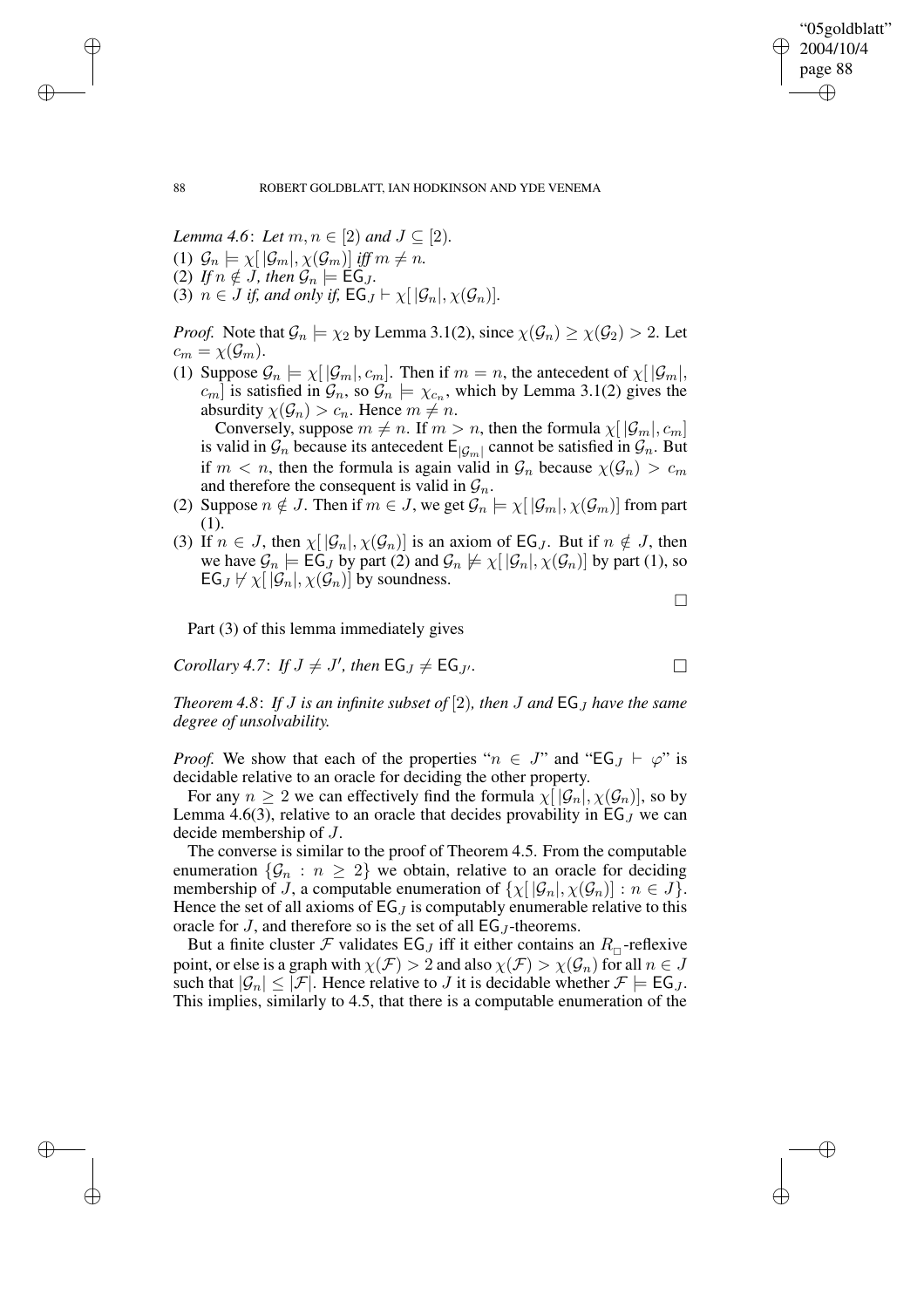✐

#### ON CANONICAL MODAL LOGICS THAT ARE NOT ELEMENTARILY DETERMINED 89

set of all formulas that are falsifiable in some finite cluster that validates  $EG_J$ . Since  $J$  is infinite this is an enumeration of the set of all non-theorems of EG  $<sub>I</sub>$ , by Theorem 4.4.</sub>

Altogether then, given an oracle for J we can computably enumerate both the set of theorems and the set of non-theorems of  $EG_J$ , and so we can decide theoremhood in EG<sub>J</sub>.

# 5. *Failure of Elementary Determination*

 $\rightarrow$ 

 $\rightarrow$ 

✐

✐

We are going to show that certain of the logics  $EG_J$  are not sound and complete with respect to any elementary class of frames. For this purpose we use the notion of a *homomorphism*  $f : \mathcal{F} \to \mathcal{F}'$  between two clusters, defined as a function that preserves the  $R_{\Box}$  relations, i.e.,  $xR_{\Box}y$  implies  $fxR_{\Box}^{\prime}fy$ .

*Lemma* 5.1: Let K be any class of basic frames, and  $L_K = \{ \varphi : K \models \varphi \}$ *the logic it determines. Then for any*  $n \geq 2$  *such that*  $\mathcal{G}_n \models L_{\mathcal{K}}$  *there exists a frame*  $\mathcal{F}_n \in \mathcal{K}$  *and a cluster*  $\mathcal{C}_n$  *of*  $\mathcal{F}_n$  *for which there is a homomorphism*  $f_n: \mathcal{C}_n \to \mathcal{G}_n$ .

*Proof.* Suppose the elements of  $\mathcal{G}_n$  are  $x_1, \ldots, x_k$ . Take variables  $p_1, \ldots, p_k$ , and let  $\Delta_n$  be the *finite* set consisting of the following formulas.

> $A(p_1 \vee \cdots \vee p_k)$  $\overline{\mathsf{A}^{\neg}}(p_i \land p_j)$  for  $1 \leq i < j \leq k$  $A(p_i \rightarrow \Box \neg p_j)$  for all i, j such that not  $x_i R_{\Box} x_j$ .

Take a model  $\mathcal{M}_n$  on the cluster  $\mathcal{G}_n$  with  $\mathcal{M}_n(p_i) = \{x_i\}$  for all  $i \leq k$ . Then every member of  $\Delta_n$  is true at all points in the model, hence so is the conjunction  $\delta_n$  of the members of  $\Delta_n$ . Since  $\mathcal{G}_n \models L_{\mathcal{K}}$ , it follows that  $L_{\mathcal{K}} \not\vdash \neg \delta_n$ , so there must be a model M based on a frame in K having a point t such that  $\delta_n$  is true at t in M. Hence all members of  $\Delta_n$  are true at t. Let  $\mathcal{C}_n$  be the cluster of t in M. Then for each point x in  $\mathcal{C}_n$  there is exactly one *i* such that  $p_i$  is true at x in M. Put  $f_n(x) = x_i \in \mathcal{G}_n$ , to define  $f_n : C_n \to \mathcal{G}_n$ . The formulas  $A(p_i \to \Box \neg p_j)$  ensure that  $f_n$  is a homomorphism.

*Theorem* 5.2: Let K be any class of basic frames that validate  $\chi_2$ . If there *are infinitely many n such that*  $\mathcal{G}_n \models \mathsf{L}_\mathcal{K}$ *, then*  $\mathcal{K}$  *is not an elementary class.* 

*Proof.* Suppose, for the sake of contradiction, that  $K$  is elementary. Then there is a set  $\Sigma$  of sentences in the first-order language of frames  $\mathcal{F}$  =  $(W, R_{\sqcap}, R_{\sf A})$  such that  $\mathcal{F} \models \Sigma$  iff  $\mathcal{F} \in \mathcal{K}$ .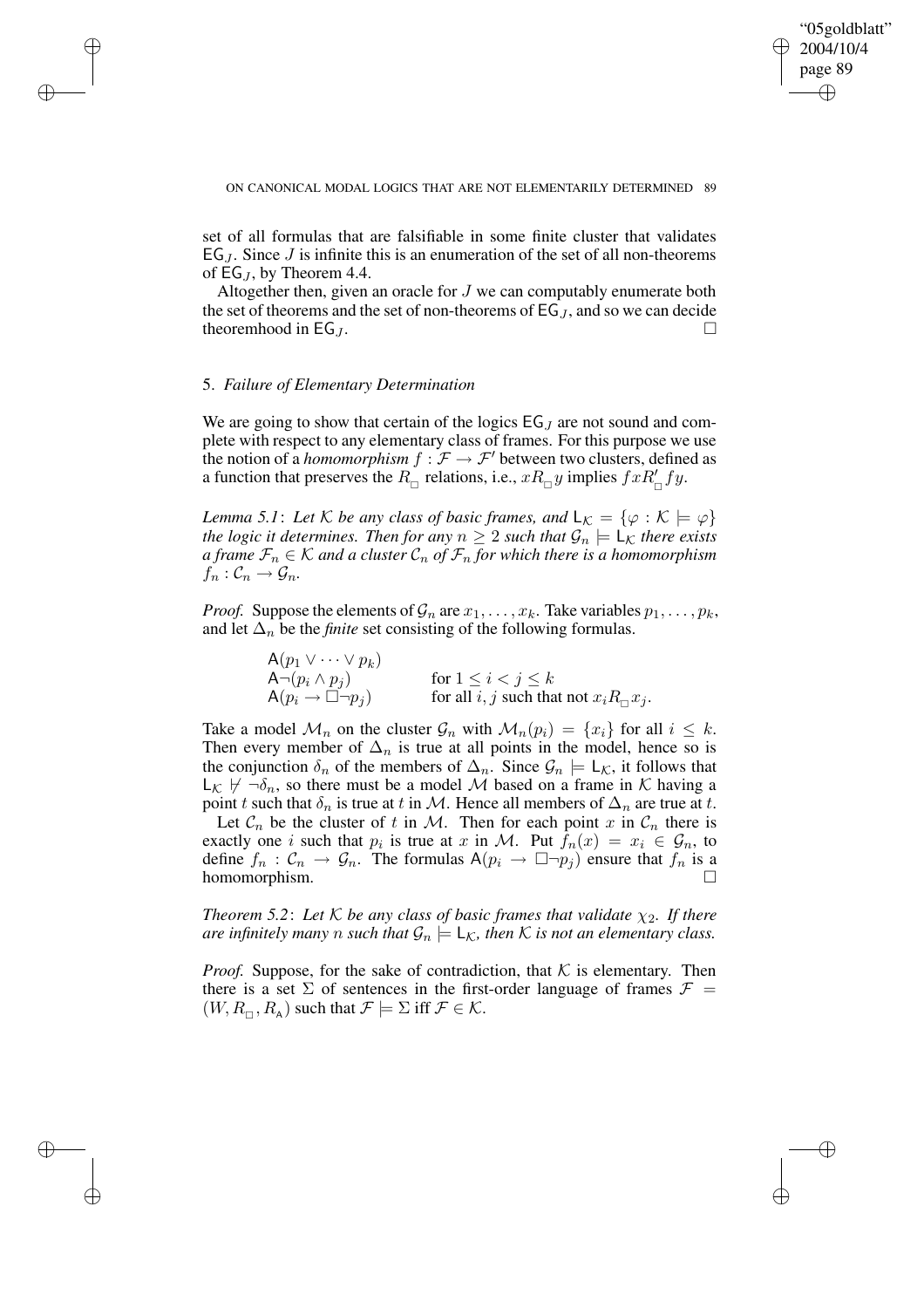✐

#### 90 ROBERT GOLDBLATT, IAN HODKINSON AND YDE VENEMA

Add to the first-order language a unary relation symbol C, and let  $\delta$  be the sentence

$$
\exists x C x \land \forall x (Cx \to \neg x R_{\Box} x) \land \forall x (Cx \to \forall y (Cy \leftrightarrow x R_{\land} y))
$$

asserting that the interpretation of C in  $\mathcal F$  is an irreflexive cluster, and hence is a graph.

For each k, let  $\gamma_k$  be the sentence

 $\rightarrow$ 

 $\rightarrow$ 

✐

✐

$$
\exists x_1 \cdots \exists x_k \Big( \bigwedge_{1 \le i \neq j \le k} (Cx_i \wedge x_i \neq x_j) \wedge \bigwedge_{1 \le i < k} x_i R_{\Box} x_{i+1} \wedge x_k R_{\Box} x_1 \Big)
$$

asserting that the interpretation of C contains a k-cycle. Put

$$
\Delta = \Sigma \cup \{\delta\} \cup \{\neg \gamma_k : k \text{ is odd}\}.
$$

We will show that  $\Delta$  has a model. This model must be of the form  $(\mathcal{F}, \mathcal{C})$ , where  $\mathcal{F} \models \Sigma$  and C is an irreflexive cluster of F that contains no odd cycle. Then  $\mathcal{F} \in \mathcal{K}$  and so by hypothesis  $\mathcal{F} \models \chi_2$ , hence  $\mathcal{C} \models \chi_2$  as  $\mathcal{C}$  is an inner subframe of  $\mathcal F$ . But as  $\mathcal C$  has no odd cycle it is 2-colourable, and therefore  $C \not\models \chi_2$  by Lemma 3.1(2). This contradiction shows that K cannot be an elementary class after all.

It remains to prove that  $\Delta$  has a model. Now take any n with  $\mathcal{G}_n \models L_{\mathcal{K}}$ . By Lemma 5.1 there is an  $\mathcal{F}_n \in \mathcal{K}$  and a cluster  $\mathcal{C}_n$  of  $\mathcal{F}_n$  with a homomorphism  $f_n: \mathcal{C}_n \to \mathcal{G}_n$ . Since reflexive points are preserved by homomorphisms, and  $\mathcal{G}_n$  has no reflexive points, it follows that  $\mathcal{C}_n$  is irreflexive. Also if  $\mathcal{C}_n$  had an odd cycle of length  $\leq n$ , then by Theorem 2.1(2) so too would  $\mathcal{G}_n$ , which is false. Hence

 $(\mathcal{F}_n, \mathcal{C}_n) \models \Sigma \cup \{\delta\} \cup \{\neg \gamma_k : k \text{ is odd and } k \leq n\}.$ 

Since by assumption there are arbitrarily large n for which  $\mathcal{G}_n \models L_{\mathcal{K}}$ , this suffices to show that every finite subset of  $\Delta$  has a model, and hence by Compactness that  $\Delta$  itself has one too.

*Theorem 5.3*: *There are exactly* 2 <sup>ℵ</sup><sup>0</sup> *distinct basic logics that are canonical and have the finite model property but are not sound and complete for any elementary class of frames. They include the decidable logic* EG *and logics having every possible degree of unsolvability, as well as undecidable logics that have decidable axiomatizations.*

*Proof.* Let J be any subset of [2) that is infinite and *coinfinite*, i.e., the complement  $[2] - J$  is also infinite. By Theorem 4.4, EG<sub>J</sub> is canonical and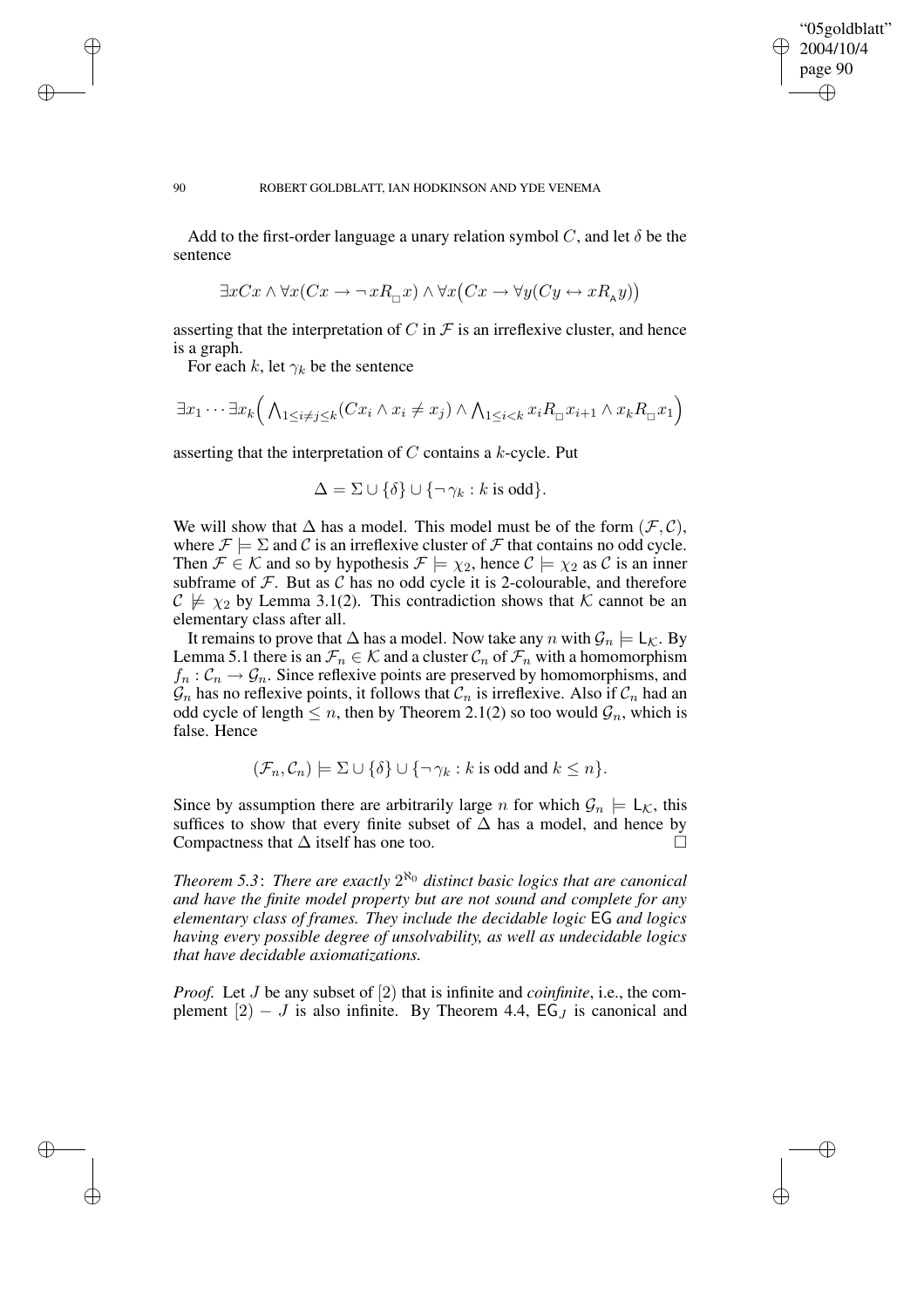✐

 $\rightarrow$ 

 $\rightarrow$ 

✐

✐

has the finite model property. Suppose that  $EG_J$  is determined by a class of frames K, i.e.,  $EG_J = L_K$ . Since  $EG_J$  is a basic logic and has  $\chi_2$  as an axiom, each member of K is a basic frame validating  $\chi_2$ . But by Lemma 4.6(2), the set  $\{n : \mathcal{G}_n \models L_{\mathcal{K}}\}$  includes  $[2]-J$  and so is infinite. In that case  $K$  is not elementary by Theorem 5.2.

Now there are  $2^{\aleph_0}$  distinct subsets J of [2] that are infinite and coinfinite, and each defines a distinct logic  $EG_J$  by Corollary 4.7. Since there are  $2^{\aleph_0}$ logics altogether, this proves the first statement of the Theorem. The case of EG is similar, since  $\{n : \mathcal{G}_n \models \mathsf{EG}\} = [2]$ . The case of the different possible degrees of unsolvability follows from Theorem 4.8, since every degree is the degree of some infinite coinfinite subset of [2).

Finally, let J be any computably enumerable but undecidable subset of [2]. Then J is infinite and coinfinite. Since J is undecidable, so too is  $EG_J$ by Lemma 4.6(3). From the enumerability of  $J$  we obtain a computable enumeration  $\varphi_1, \varphi_2, \varphi_3, \ldots$  of the axioms of EG<sub>J</sub>, and then by Craig's trick we get  $\{\varphi_1, \varphi_1 \wedge \varphi_2, \varphi_1 \wedge \varphi_2 \wedge \varphi_3, \dots\}$  as a decidable set of axioms for EG *I*.  $EGJ.$ 

The inclusion of the Brouwerian axiom  $p \to \Box \Diamond p$  in basic logics ensured that their frames have the symmetry property enjoyed by the edge relations of graphs, and this led to a proof of Theorem 5.2 by a simple compactness argument together with some accessible graph theory. The analysis could be carried through without the symmetry assumption, but that would require a more involved proof of the appropriate version of 5.2. What really lies in the background here is the following fact, which provides a criterion for failure of elementary determination that applies to logics in any kind of modal language.

*Theorem 5.4*: *Let* L *be a normal modal logic for which there exists a set*  $\{\mathcal{F}_i : i \in I\}$  *of finite* L-frames and an *ultrafilter* D on I such that the  $\mu$ *ltraproduct*  $\prod_{D} \mathcal{F}_i$  *is not an L-frame. Then L is not determined by any elementary class of frames.*

*Proof.* (Sketch.) This is shown in [15] for a monomodal logic, but the result holds in general. One approach to it is to use the fact, which follows from [13, 4.12] or [12, 11.4.2], that if L is determined by *some* elementary class of frames, then it is determined by an elementary class  $K$  that is closed under inner subframes and has  $\mathcal{F}_L \in \mathcal{K}$ . But every finite L-frame is isomorphic to an inner subframe of  $\mathcal{F}_L$ , so this implies  $\{\mathcal{F}_i : i \in I\} \subseteq \mathcal{K}$ . Then  $\prod_D \mathcal{F}_i \in \mathcal{K}$  as elementary classes are closed under ultraproducts. But that contradicts the fact that  $\prod_D \mathcal{F}_i \not\models \bot$  and  $\bot$  is sound for  $\mathcal{K}$ .

To see why the assertion about finite L-frames holds, let  $\mathcal F$  be any such frame, and take a model M on F such that for each element x of F there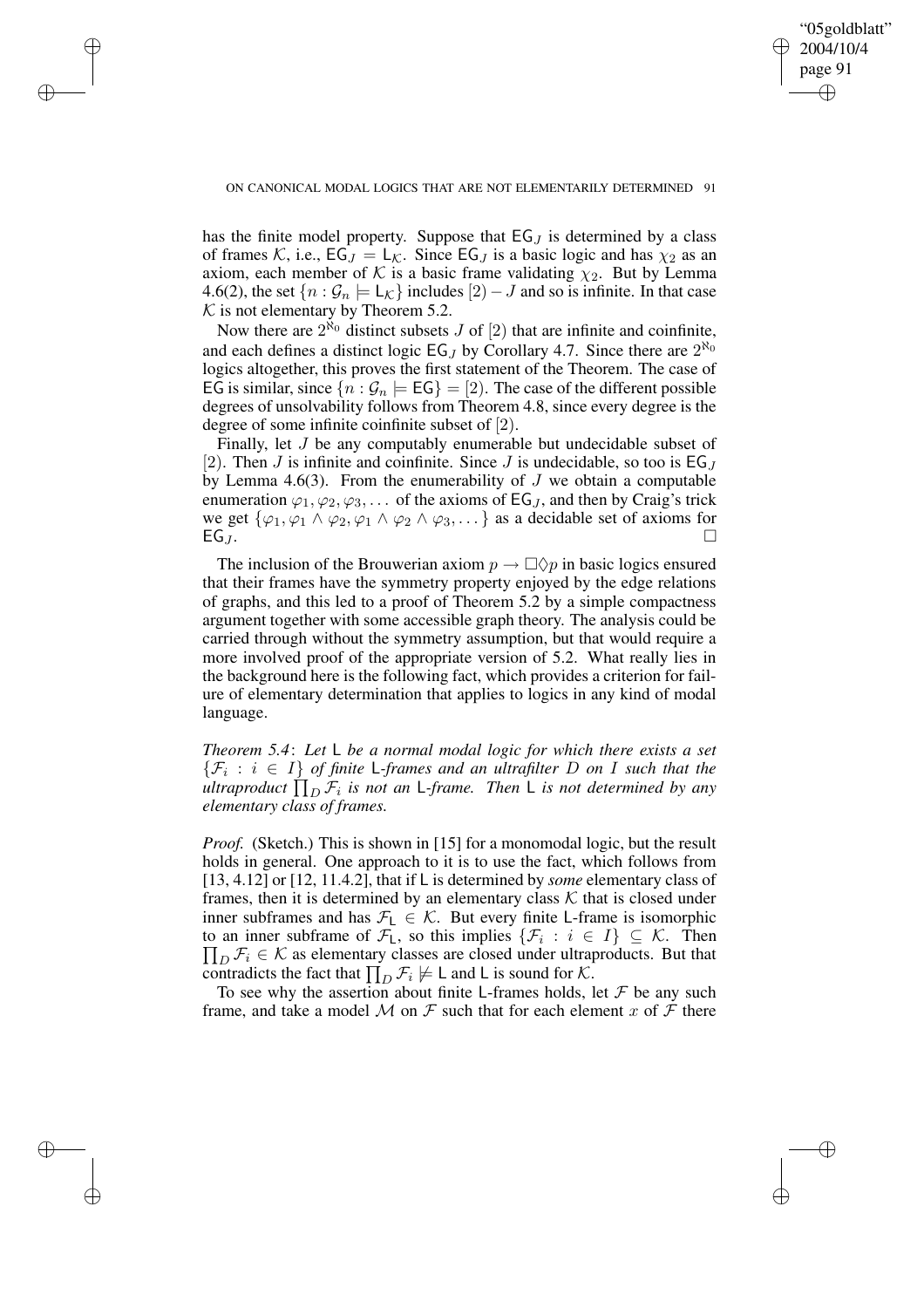$\bigoplus$ 

✐

## 92 ROBERT GOLDBLATT, IAN HODKINSON AND YDE VENEMA

is a variable p with  $\mathcal{M}(p) = \{x\}$ . Put  $fx = \{\varphi : x \in \mathcal{M}(\varphi)\}\$ . Since  $\mathcal{F} \models L$ , fx is maximally L-consistent, so this gives a map  $f : \mathcal{F} \rightarrow \mathcal{F}_L$ . It is straightforward to check that f is an isomorphism between  $\mathcal F$  and a subframe of  $\mathcal{F}_L$  that is inner (the latter requires the finiteness of  $\mathcal{F}$ ).

We will use the criterion of this Theorem in the next sections to demonstrate further failures of elementary determination.

## 6. *Monomodal Examples*

By applying a translation of bimodal logic into monomodal logic due to Thomason [31] it would be possible to convert the logics  $EG_J$  into singlemodality logics that are canonical but not elementarily determined. Here instead we give more natural examples by adapting some ideas that were used in [10] to prove the non-canonicity of the McKinsey axiom  $\Box \Diamond p \rightarrow$  $\Diamond \Box p$ , or equivalently  $\Diamond (\Diamond p \rightarrow \Box p)$ .

We define a sequence  $\{\mathcal{H}_n : n \geq 1\}$  of finite monomodal frames  $\mathcal{H}_n =$  $(W_n, R_n)$ , depicted as



Here  $E_n = \{k \in \omega : 1 \leq k \leq n2^n\}$  (as will become apparent, any set with  $n2^n$  elements would do for  $E_n$ ). Then  $M_n = \{ S \subseteq E_n : |S| = n \}$ is the set of all *n*-element subsets of  $E_n$ , and  $W_n = \{0\} \cup M_n \cup E_n$ . Thus  $|\mathcal{H}_n| = 1 + \binom{n2^n}{n}$  $\binom{2^n}{n}$  +  $n2^n$ . The binary relation  $R_n$  is specified by

$$
R_n^0 = M_n \cup E_n
$$
  
\n
$$
R_n^S = S \text{ for } S \in M_n
$$
  
\n
$$
R_n^e = \emptyset \text{ for } e \in E_n.
$$

 $\rightarrow$ 

 $\rightarrow$ 

✐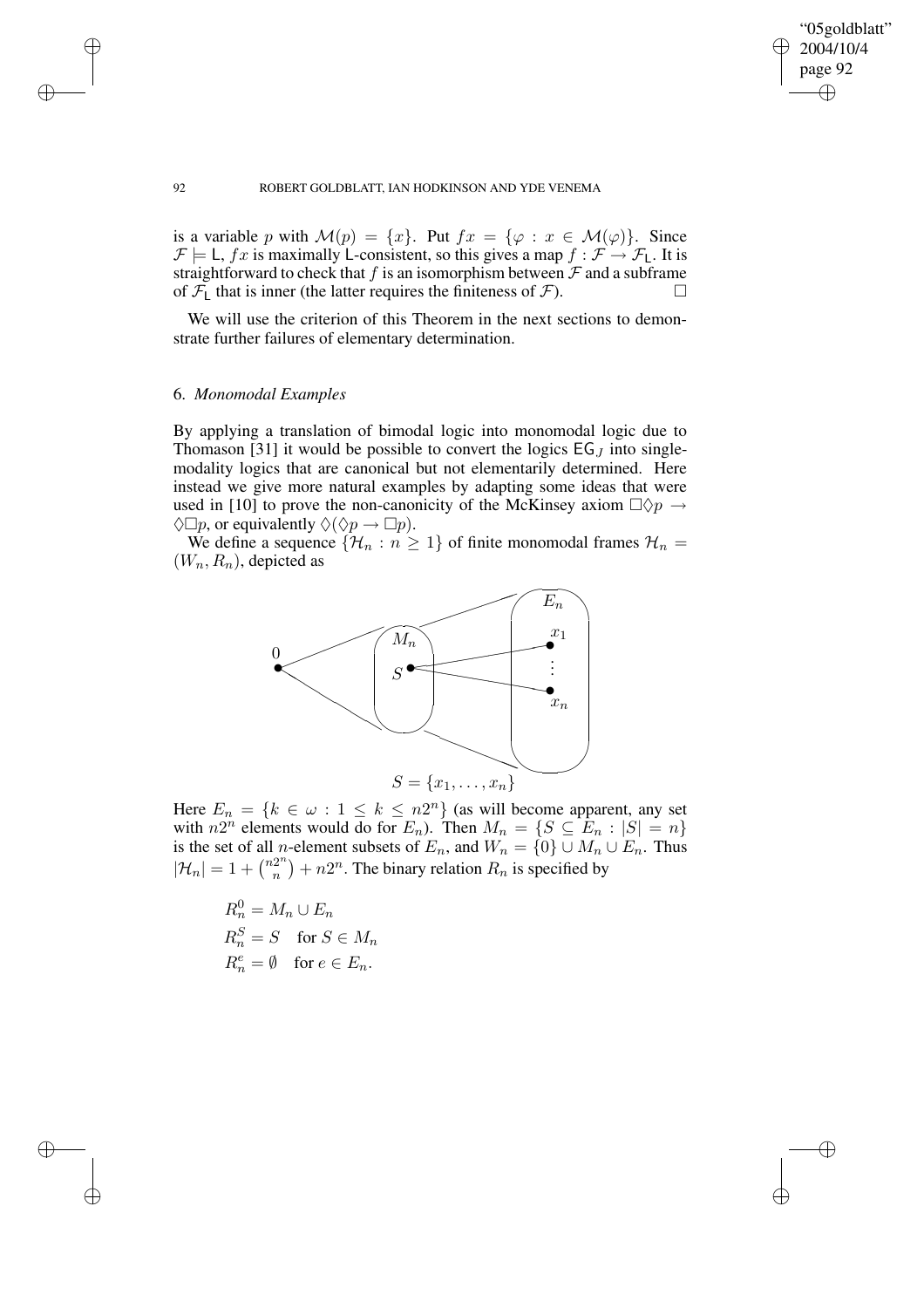✐

ON CANONICAL MODAL LOGICS THAT ARE NOT ELEMENTARILY DETERMINED 93

The frame  $\mathcal{H}_n$  is generated by the point 0 whose  $R_n$ -alternatives are all points of  $W_n$  except itself. The members of  $M_n$  are the *middle-points of*  $\mathcal{H}_n$ . The alternatives of each  $S \in M_n$  are just the members of S. The members of  $E_n$  are *end-points* of  $\mathcal{H}_n$  and have no  $R_n$ -alternatives. Note that

every middle-point of 
$$
\mathcal{H}_n
$$
 has exactly n alternatives, (3)

a fact that will be crucial below (in the proof of Lemma 6.7). It is readily checked that  $R_n$  is transitive. Hence  $\mathcal{H}_n$  validates the logic K4, which is the normal modal logic with axiom 4:  $\Box p \rightarrow \Box \Box p$ , valid in precisely the transitive frames.

We use a single diamond modality  $\Diamond$  with dual  $\Box$ . For  $m \geq 1$ , let  $\exists_m$  be the formula

$$
\Diamond p_1 \land \Diamond (p_2 \land \neg p_1) \land \cdots \land \Diamond (p_m \land \neg p_1 \land \cdots \land \neg p_{m-1}).
$$

 $\exists_m$  is satisfiable at x in a frame  $(W, R)$  iff  $|R^x| \ge m$ . For  $n \geq 1$ , let  $\mu_n$  be the formula

$$
\Diamond^2 \top \to \Diamond (\Diamond \top \land (\Diamond q_1 \to \Box q_1) \land \cdots \land (\Diamond q_n \to \Box q_n)),
$$

where  $\Diamond^2 \top$  abbreviates  $\Diamond \Diamond \top$ .

*Lemma* 6.1: (1)  $\mathcal{H}_n \models \mu_m$  *for all*  $m \leq n$ *.* (2) *For*  $n \geq 2$ ,  $\mathcal{H}_n \models \mu_m$  *iff*  $m \leq n$ .

## *Proof.*

 $\rightarrow$ 

 $\rightarrow$ 

✐

✐

(1) It is enough to show that  $\mathcal{H}_n \models \mu_n$ , since  $\mu_n \rightarrow \mu_m$  is valid whenever  $m \leq n$ . The antecedent  $\Diamond^2 \top$  of  $\mu_n$  is satisfiable just at the generator 0 in  $\mathcal{H}_n$ , so the only issue is whether the consequent of  $\mu_n$  is also satisfied at 0. That depends on the truth-values of variables at end-points.

There are  $\hat{2}^n$  possible truth-value assignments to the list  $q_1, \ldots, q_n$  of variables. Given a model M on  $\mathcal{H}_n$ , by labelling each end-point by the valuation it gives to these variables we get a partition of  $E_n$  into at most  $2^n$  subsets, with all the members of any one partition-set assigning the same values to  $q_1, \ldots, q_n$ . One of these  $\leq 2^n$  subsets must have at least *n* elements, or else there could be at most  $(n - 1)2^n$  end-points altogether, contradicting the fact that  $|E_n| = n2^n$ . Hence there exists an *n*-element set *S*, i.e., a middle-point of  $\mathcal{H}_n$ , such that all members of S assign the same values to  $q_1, \ldots, q_n$ . Thus each  $q_i$  has a constant truth-value on  $R_n^S$ , and therefore  $(\Diamond q_i \to \Box q_i)$  is true at S for all  $i \leq n$ .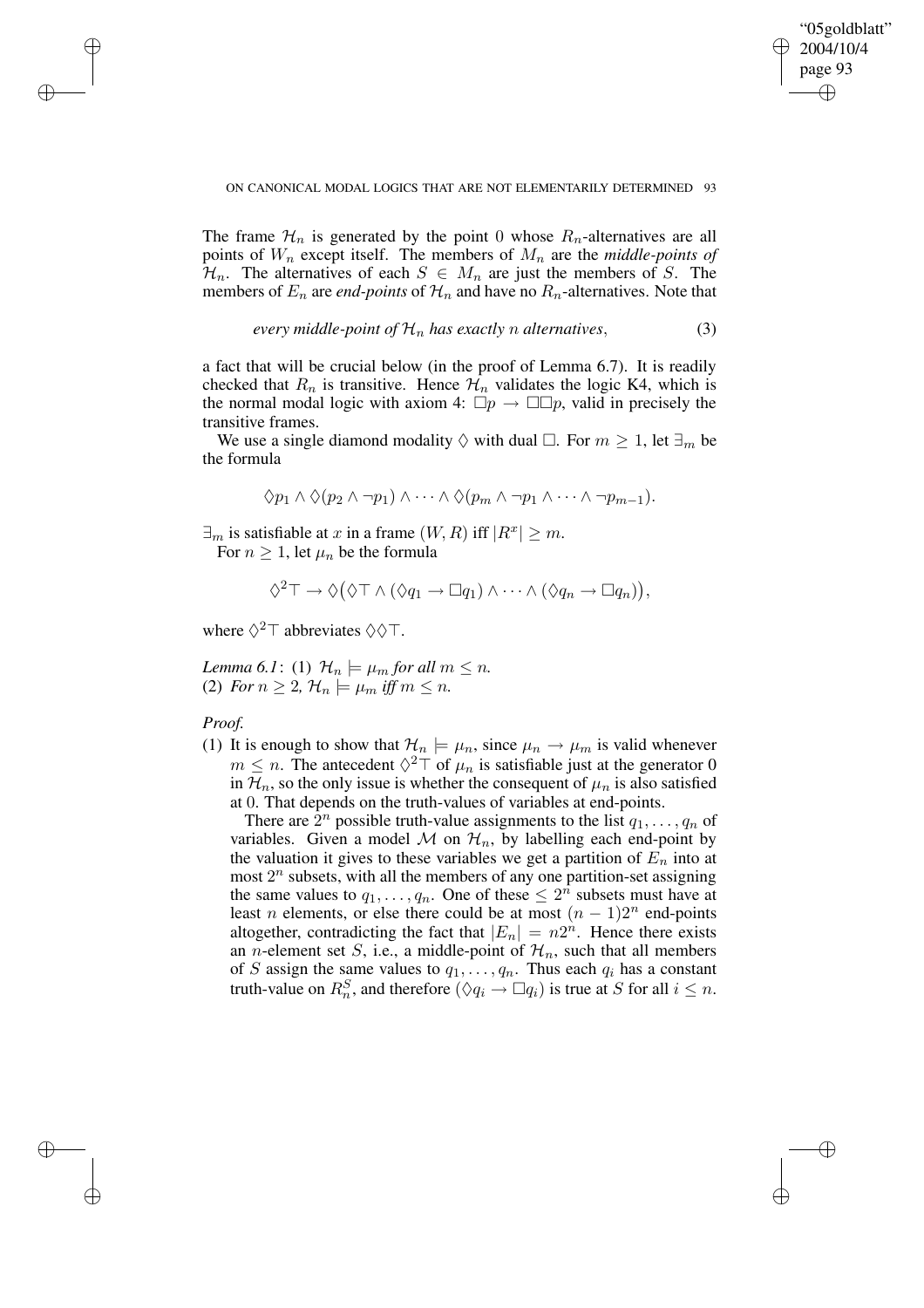## *"05goldblatt" 2004/10/4 page 94* ✐ ✐

✐

✐

### 94 ROBERT GOLDBLATT, IAN HODKINSON AND YDE VENEMA

But  $\Diamond$  is also true at S, by (3), so S makes the consequent of  $\mu_n$  true at the generator 0 in the arbitrary model  $M$  on  $\mathcal{H}_n$ , as desired.

(2) For  $n \geq 2$  it holds that  $(n-1)2^{n+1} \geq n2^n$ , so there exists a partition of  $E_n$  into at most  $2^{n+1}$  sets each of size at most  $n-1$ . Associate with each partition-set X a distinct truth-valuation of  $q_1, \ldots, q_{n+1}$ , and let each member of  $X$  assign this valuation to these variables. The result is a model in which there is no  $n$ -element set of end-points whose members all give the same valuation to these variables. Indeed if  $S$  is any middlepoint of  $\mathcal{H}_n$ , then S is larger than any partition set, so there must exist at least two elements of S that belong to different partition-sets, so assign a different truth-value to  $q_i$  for some  $i \leq n+1$ . For that  $i, \Diamond q_i \to \Box q_i$  is false at  $S$ , therefore so is

$$
\Diamond \top \wedge (\Diamond q_1 \rightarrow \Box q_1) \wedge \cdots \wedge (\Diamond q_n \rightarrow \Box q_{n+1}).
$$

But this last formula is also false at all points of  $E_n$ , since those points falsify  $\Diamond \top$ , and therefore altogether the formula is false throughout  $R_n^0$ . This shows that the consequent of  $\mu_{n+1}$  is false at the generator 0, and so  $\mathcal{H}_n \not\models \mu_{n+1}$ . It follows that  $\mathcal{H}_n \not\models \mu_m$  for all  $m > n$ .

 $\Box$ 

For  $m, n \geq 1$ , let  $\mu[m, n]$  be the formula  $\exists_m \to \mu_n$ .

*Lemma* 6.2: *For any*  $m, n \geq 1$ ,  $\mu[|\mathcal{H}_m|, m]$  *is valid in*  $\mathcal{H}_n$ *.* 

*Proof.* If the antecedent of  $\mu[|\mathcal{H}_m|, m]$  is true at some point in a model on  $\mathcal{H}_n$ , then  $\mathcal{H}_n$  has at least  $|\mathcal{H}_m|$  elements, so  $n \geq m$ . Hence  $\mathcal{H}_n \models \mu_m$  by Lemma 6.1(1).

Let  $\mu_B(x)$  be the first-order formula

$$
\exists y (xRy \land \exists z \forall w (yRw \leftrightarrow w = z))
$$

asserting that there exists  $y \in R^x$  with  $|R^y| = 1$ . It is evident that if  $\mu_R(x)$ holds of a point x in a frame, then for all  $n \geq 1$ , the consequent of  $\mu_n$  will be true at  $x$  in any model on that frame. Thus the elementary condition

$$
\forall x(\exists z(xR^2z)\rightarrow \mu_R(x))
$$

(where  $xR^2z$  iff  $\exists y(xRyRz)$ ) is sufficient for validity of  $\mu_n$ . It is not in general necessary, as  $\mu_R(0)$  fails in  $\mathcal{H}_n$  for  $n > 1$ .

 $\rightarrow$ 

 $\rightarrow$ 

✐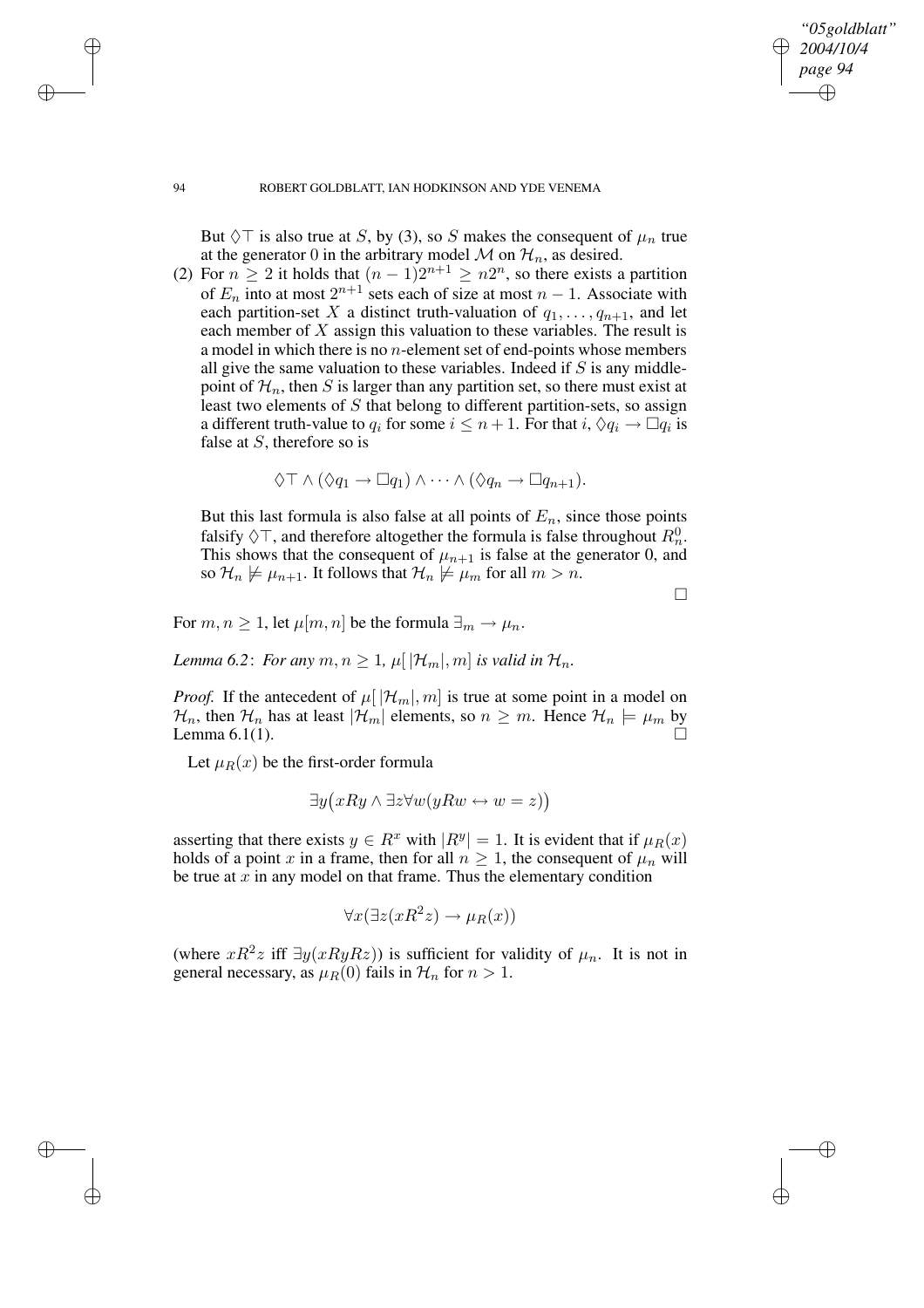✐

ON CANONICAL MODAL LOGICS THAT ARE NOT ELEMENTARILY DETERMINED 95

*Lemma 6.3*: *Let* L *be any normal extension of K4 such that there are infinitely many n for which there exists an m such that*  $L \vdash \mu[m, n]$ *. Let x be a point in the canonical frame* FL *that generates an infinite inner subframe* and has  $\Diamond^2 \top \in x$ . Then  $\mu_R(x)$  holds in  $\mathcal{F}_L$ .

*Proof.* (This is analogous to Lemma 4.3.) Let  $\mathcal{F}_L = (W_L, R)$ . Put

$$
y_0 = \{ \varphi : \Box \varphi \in x \} \cup \{ \Diamond \top \} \cup \{ \Diamond \psi \to \Box \psi : \psi \text{ is a formula} \}.
$$

If  $y_0$  is L-consistent, it is included in some  $y \in W_1$ . Then  $xRy$ ;  $\Diamond \top \in y$  and so  $|R^y| \geq 1$ ; and  $(\Diamond \psi \to \Box \psi) \in y$  for all formulas  $\psi$ , which ensures that  $|R^y| \le 1$  and establishes  $\mu_R(x)$  as required.

But if  $y_0$  were not L-consistent, there would be some  $\varphi$  with  $\Box \varphi \in x$ , and some formulas  $\psi_1, \ldots, \psi_k$ , for some  $k \geq 1$ , such that

$$
\mathsf{L}\vdash \varphi\rightarrow \neg\big(\Diamond\top\wedge(\Diamond\psi_1\rightarrow \Box\psi_1)\wedge\cdots\wedge(\Diamond\psi_k\rightarrow \Box\psi_k)\big).
$$

By assumption there is some  $n \geq k$  and some m such that  $L \vdash \mu[m, n]$ . Putting  $\psi_i = \psi_k$  for  $k < j \leq n$  and applying normality of L then leads to

$$
\mathsf{L}\vdash \Box\varphi\rightarrow\Box\neg\big(\Diamond\top\wedge(\Diamond\psi_1\rightarrow\Box\psi_1)\wedge\cdots\wedge(\Diamond\psi_n\rightarrow\Box\psi_n)\big),
$$

and so as  $\Box \varphi \in x$ ,

 $\rightarrow$ 

 $\rightarrow$ 

✐

✐

$$
\Diamond(\Diamond \top \land (\Diamond \psi_1 \to \Box \psi_1) \land \cdots \land (\Diamond \psi_n \to \Box \psi_n)) \notin x. \tag{4}
$$

Since  $\mathsf{L} \vdash \Box p \rightarrow \Box \Box p$ , the relation R in  $\mathcal{F}_\mathsf{L}$  is transitive (and hence  $\mathcal{F}_\mathsf{L} \models$  $\Box p \rightarrow \Box \Box p$ . Transitivity ensures that the inner subframe generated by x is based on the set  $\{x\} \cup R^x$ . Since this subframe is infinite,  $R^x$  must be infinite, so we can choose m distinct points  $x_1, \ldots, x_m$  in  $R^x$ . Then there are formulas  $\varphi_1, \ldots, \varphi_m$  with  $\varphi_i \in x_j$  iff  $i = j$ . Then  $(\varphi_i \land \bigwedge_{1 \leq j < i} \neg \varphi_j) \in x_i$ for all  $i \leq m$ , and so

$$
\bigwedge_{1\leq i\leq m}\Diamond(\varphi_i\wedge\bigwedge_{1\leq j
$$

Together with (4) and the fact that  $\Diamond^2 \top \in x$ , this contradicts the fact that every instance of  $\mu[m, n]$  belongs to x. So  $y_0$  is L-consistent, and the proof is complete.

*Theorem 6.4*: *Let* L *be any normal extension of K4 that is defined by additional axioms of the form*  $\mu_n$  *or*  $\mu[m,n]$ *. If there are infinitely many n for which there exists an m such that*  $L \vdash \mu[m, n]$ *, then* L *is canonical.*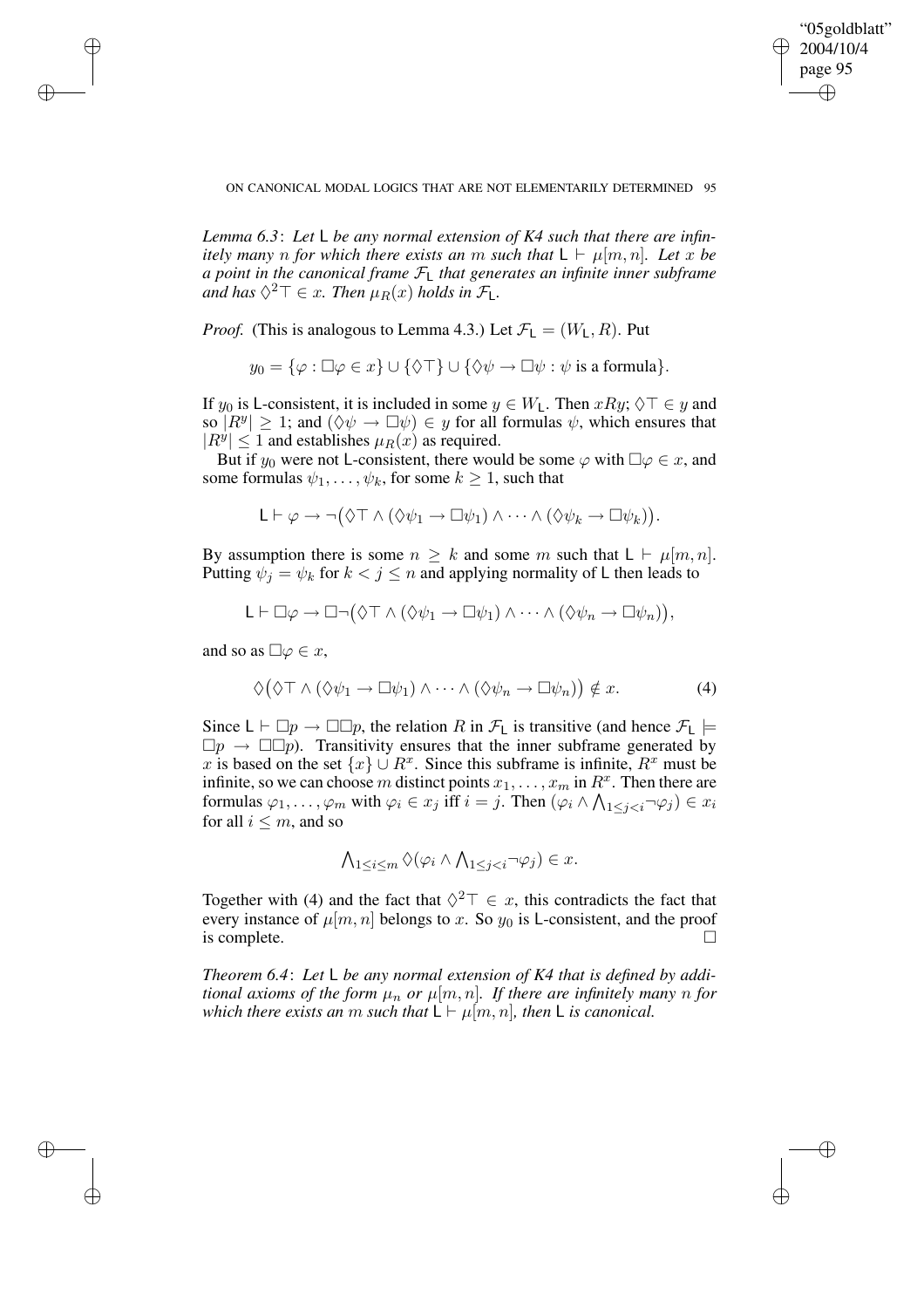✐

#### 96 ROBERT GOLDBLATT, IAN HODKINSON AND YDE VENEMA

*Proof.* Let F be the canonical frame of L. The K4 axiom  $\Box p \rightarrow \Box \Box p$  is canonical so is valid in  $\mathcal F$  (as explained in the proof of Lemma 6.3).

Now let  $x \in \mathcal{F}$ . If the inner subframe  $\mathcal{F}^x$  generated by x is finite, then it validates L (by the proof of Lemma 4.2), so L cannot be falsified at x in any model on F. Alternatively, if  $\Diamond^2 \top \notin x$ , then in any model on F the antecedent  $\Diamond^2 \top$  of every  $\mu_n$  is false at x, so every  $\mu_n$  is true at x, and hence so is every  $\mu[m, n]$ .

This leaves the case that  $\mathcal{F}^x$  is infinite and  $\Diamond^2 \top \in \mathcal{x}$ . But then by Lemma 6.3 the condition  $\mu_R(x)$  holds at x in F, which ensures that every  $\mu_n$ , and hence every  $\mu[m, n]$ , is true at x in all models on F.

Thus  $\mathcal F$  validates the axioms of L.

Now let D be a non-principal ultrafilter on  $\{n : n \ge 1\}$ , and  $\prod_D \mathcal{H}_n$  $\prod_D \mathcal{H}_n = (\prod_D W_n, R)$  where  $\prod_D W_n$  is the quotient set of the direct the associated ultraproduct of the frames  $\mathcal{H}_n = (W_n, R_n)$ . Recall that product  $\prod_{n\geq 1} W_n$  by the equivalence relation  $\equiv$  defined by:  $f \equiv g$  iff  ${n : f(n) = g(n)} \in D$ . We write  $f_D$  for the  $\equiv$ -equivalence class of any  $f \in \prod_{n\geq 1} W_n$ . Then  $f_D R g_D$  in  $\prod_D \mathcal{H}_n$  iff  $\{n : f(n)R_n g(n)\} \in D$ .

We are going to show that  $\mu_1$  is falsified in some model on the ultraproduct  $\prod_D \mathcal{H}_n$ . To do this we use the following criterion, adapted from [10, Theorem 1].

*Lemma 6.5*: *Let* F *be a frame containing a point* r *such that the set*

$$
[R^r] = \{ y \in R^r : R^y \neq \emptyset \}
$$

*is non-empty and for any*  $y \in [R^r]$ *,*  $R^y$  *is an infinite set that is at least as large in cardinality as*  $[R^r]$ *. Then*  $\mu_1$  *is falsifiable at r in some model on F.* 

*Proof.* Let  $\kappa$  be the cardinality of  $[R^r]$ , and let  $\{y_\lambda : \lambda < \kappa\}$  be an indexing of the members of  $[R^r]$  by the ordinals  $\lambda$  less than  $\kappa$ . For each  $\lambda$ , distinct points  $y_{\lambda 0}, y_{\lambda 1} \in R^{y_{\lambda}}$  will then be defined in such a way that  $\{y_{\lambda 0}, y_{\lambda 1}\}\cap$  $\{y_{\mu 0}, y_{\mu 1}\} = \emptyset$  whenever  $\lambda \neq \mu < \kappa$ . Then declaring  $q_1$  to be true just at the points in  $\{y_{\lambda 1} : \lambda < \kappa\}$  defines a model on  $\mathcal F$  in which  $q_1$  is false at  $y_{\lambda 0}$ , and true at  $y_{\lambda 1}$ , making  $\Diamond q_1 \rightarrow \Box q_1$  false at  $y_\lambda$ . Since this is the case for every member  $y_\lambda$  of  $[R^r]$ , while  $\Diamond \top$  is false at every member of  $R^r - [R^r]$ , it follows that  $\Diamond(\Diamond \top \land (\Diamond q_1 \rightarrow \Box q_1))$  is false at r in this model. On the other hand,  $\Diamond^2 \top$  is true at r, since  $[R^r] \neq \emptyset$ . Hence  $\mu_1$  is false at r.

It remains then to show that the  $y_{\lambda i}$  can be defined as claimed. Fix  $\lambda < \kappa$ , and suppose inductively that  $y_{\mu i}$  has been defined for all  $\mu < \lambda$  and  $i \in$  $\{0, 1\}$ , such that  $y_{\mu i} \neq y_{\nu j}$  whenever  $\mu \neq \nu < \lambda$  and  $j \in \{0, 1\}$ . Let

$$
Y_{\lambda} = \{y_{\mu 0}, y_{\mu 1} : \mu < \lambda\}.
$$

 $\rightarrow$ 

 $\rightarrow$ 

✐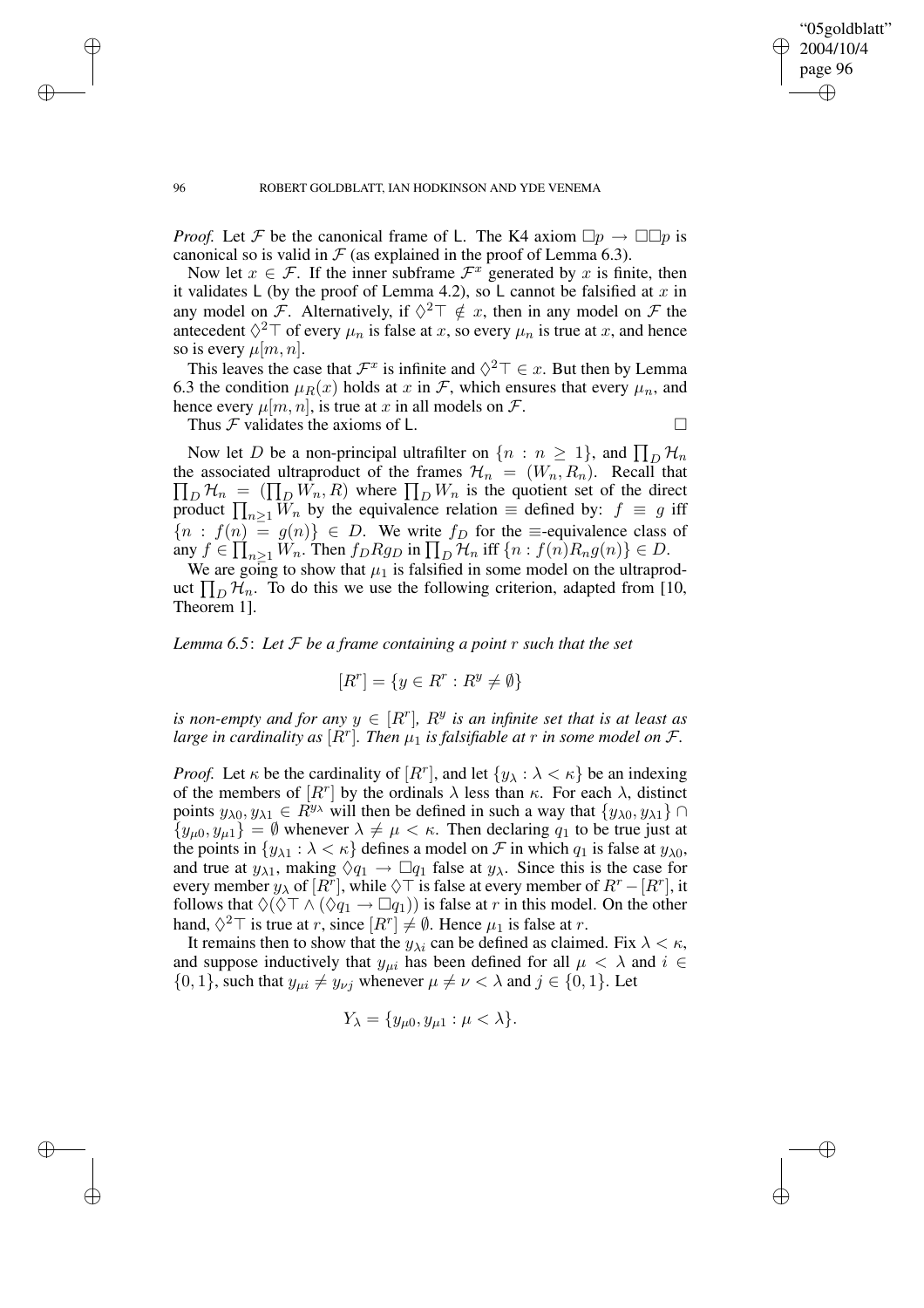✐

#### ON CANONICAL MODAL LOGICS THAT ARE NOT ELEMENTARILY DETERMINED 97

Then if  $\lambda$  is a finite ordinal,  $Y_{\lambda}$  is a finite set, so as  $R^{y_{\lambda}}$  is infinite by hypothesis, distinct points  $y_{\lambda 0}$ ,  $y_{\lambda 1}$  can be selected from  $R^{y_{\lambda}} - Y_{\lambda}$ . If however  $\lambda$  is infinite, then the cardinality of  $Y_{\lambda}$  is at most that of  $\lambda$ , and hence is less than κ. But  $R^{y_\lambda}$  has cardinality at least κ, so again the selection of  $y_{\lambda 0}, y_{\lambda 1} \in R^{y_\lambda}$ can be made to ensure that  $y_{\mu i} \neq y_{\nu j}$  for all  $\mu \neq \nu \leq \lambda$  and all  $i, j \in \{0, 1\}.$ Hence the construction extends to  $\lambda$ , and so goes through by induction.  $\Box$ 

We also need the following fact about cardinalities of ultraproducts that is due to [7, Theorem 1.28] (the proof can also be found in [1, Theorem 6.3.12]):

*Lemma* 6.6: If  $\{X_n : n \geq 1\}$  is a collection of finite sets, and  $\{n : |X_n| = n\}$  $k$ }  $\notin$  *D for all*  $k \in \omega$ *, then*  $|\prod_D X_n| = 2^{\aleph_0}$ *.*  $\Box$ 

Lemma 6.7:  $\mu_1$  *is falsifiable in*  $\prod_D \mathcal{H}_n$ .

 $\rightarrow$ 

 $\rightarrow$ 

✐

✐

*Proof.* Let  $r = \langle r_n : n \ge 1 \rangle_D$  in  $\prod_D \mathcal{H}_n$ , where  $r_n = 0 \in W_n$ . Notice that in  $\mathcal{H}_n$ , the set  $[R_n^0] = \{x \in R_n^0 : R_n^x \neq \emptyset\}$  is just the set  $M_n$  of middle points. Hence  $[R_n^0] \neq \emptyset$  for all  $n \geq 1$ , and so  $[R^r] \neq \emptyset$  in  $\prod_D \mathcal{H}_n$ . Indeed if  $g \in \prod_{n \geq 1} M_n$ , then  $g_D \in [R^r]$ . Moreover, each  $y \in [R^r]$  is equal to  $g_D$  for some  $g \in \prod_{n\geq 1} M_n$ .

Since D is non-principal, it contains only infinite sets. Thus as  $|W_n|$  is a strictly increasing function of  $n$ , it is not constant on any set in  $D$ , so by Lemma 6.6 it follows that  $\prod_D \mathcal{H}_n$  has  $|\prod_D W_n| = 2^{\aleph_0}$  elements. But if  $y \in [R^r]$  in  $\prod_D \mathcal{H}_n$ , we can similarly show that  $R^y$  is of size  $2^{\aleph_0}$ , so that r satisfies Lemma 6.5, giving the desired result that  $\mu_1$  is falsifiable at r. To see this, let  $y = g_D$  for some  $g \in \prod_{n \geq 1} M_n$ . Then for each  $h \in \prod_{n \geq 1} R_n^{g(n)}$ we have  $g(n)R_n h(n)$  for all  $n \geq \overline{1}$ , so  $yRh_D$  in  $\prod_D \mathcal{H}_n$ , i.e.,  $h_D \in R^y$ . This shows that the natural injection  $\prod_D R_n^{g(n)} \rightarrow \prod_D W_n$  has its range included in  $R^y$ . But for each  $n \geq 1$ ,  $g(n)$  is a middle-point of  $\mathcal{H}_n$ , so  $|R_n^{g(n)}| = n$  by (3). So  $|R_n^{g(n)}|$  is a strictly increasing function of n, hence cannot be constant on any set in D, which ensures that  $|\prod_D R_n^{g(n)}| = 2^{\aleph_0}$ , hence  $|R^y| = 2^{\aleph_0}$ .

Now let H be the normal extension of K4 with axioms  $\mu_1$  and  $\mu[|\mathcal{H}_n|, n]$ for all  $n > 2$ .

*Theorem 6.8*: H *is canonical but not determined by any elementary class of frames.*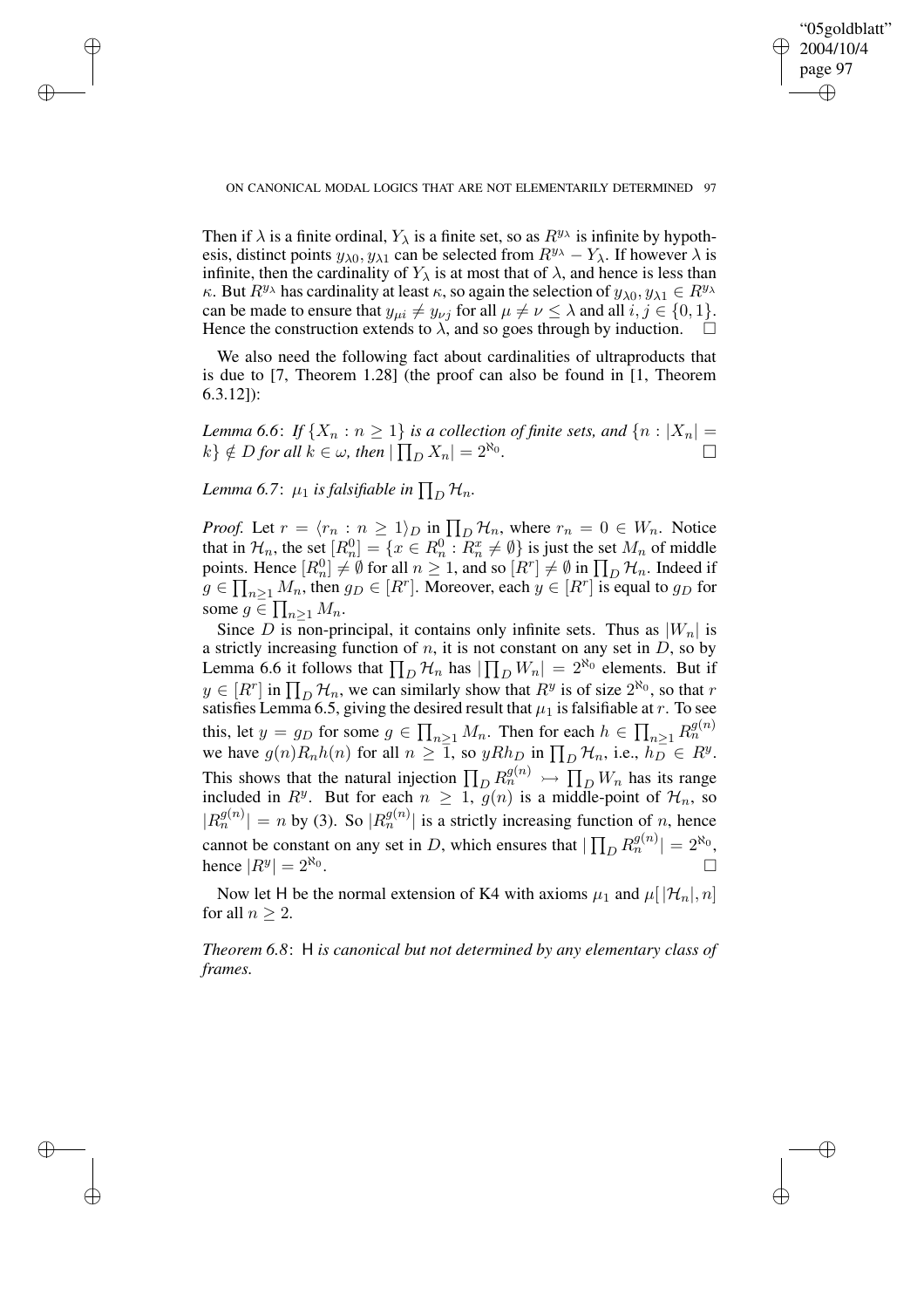✐

#### 98 ROBERT GOLDBLATT, IAN HODKINSON AND YDE VENEMA

*Proof.* Canonicity follows from Theorem 6.4. The frame  $\mathcal{H}_n$  validates the logic H for all  $n \geq 1$ , but the ultraproduct  $\prod_D \mathcal{H}_n$  does not, since it invalidates the axiom  $\mu_1$ . Failure of elementary determination then follows from Theorem 5.4.

These constructions can be adapted to show that there are  $2^{\aleph_0}$  distinct normal extensions of K4 that are canonical but not elementarily determined. For each set J of positive integers let  $H_J$  be the normal extension of K4 with axioms  $\mu_1$  and  $\mu$ [ $|\mathcal{H}_n|$  – 1,  $n + 1$ ] for all  $n \in J$ . Using Lemma 6.1 it can be shown that if  $n \notin J$  then  $\mathcal{H}_n \models H_J$ , and that

$$
J = \{ n : H_J \vdash \mu[ |H_n| - 1, n + 1] \}.
$$

If J is infinite, then  $H_J$  is canonical by Theorem 6.4. If J is also coinfinite then we can take a non-principal ultrafilter on  $\{n : n \notin J\}$ , and then the resulting ultraproduct of the family  $\{\mathcal{H}_n : n \notin J\}$  of  $H_J$ -frames will falsify  $\mu_1$ , showing that H<sub>J</sub> is not elementarily determined. It is left to the reader to verify the details of these claims.

Now let H<sup>+</sup> be the normal extension of H by the additional axiom  $\square^3 \bot$ whose validating frames are defined by the condition  $\forall x \forall y \neg (xR^3y)$ . An H <sup>+</sup>-frame has *depth* at most two, where the depth of a frame is the length of its longest cycle-free R-path. If  $V$  is any finite set of propositional variables, then up to provable equivalence in  $H^+$ , there are only finitely many non-equivalent formulas whose variables come from  $V$ . This property was established in [29, Theorem II.6.5] for any frame-complete normal logic L extending K4 that has a fixed finite upper bound on the depth of L-frames. It implies that the Lindenbaum algebra of  $\mathsf L$  generated by  $\mathcal V$  is finite, and hence, since Lindenbaum algebras are free, that every finitely generated L-algebra is finite. Then any L-algebra is *locally finite*, meaning that all of its finitely generated subalgebras are finite.<sup>4</sup>

The interest in  $H^+$  is that it shows that even the strong hypothesis of local finiteness of algebraic models does not imply the converse of Fine's theorem. H<sup>+</sup> is canonical, but is not elementarily determined because all of the frames  $\mathcal{H}_n$  validate H<sup>+</sup>. Note that local finiteness readily implies that H<sup>+</sup> has the finite model property.

We end now with some questions for further investigation. First, is there a canonical but not elementarily determined logic that is *Halldén complete*? Recall that Halldén completeness of L means that for any two formulas  $\varphi$ and  $\psi$  that have no variables in common, if  $\mathsf{L} \vdash \varphi \lor \psi$  then either  $\mathsf{L} \vdash \varphi$  or

<sup>4</sup> See [13, Theorem 6.3] for a direct proof that if  $\mathcal F$  is transitive and has finite depth, then the modal algebra of all subsets of  $\mathcal F$  is locally finite.

 $\rightarrow$ 

 $\rightarrow$ 

✐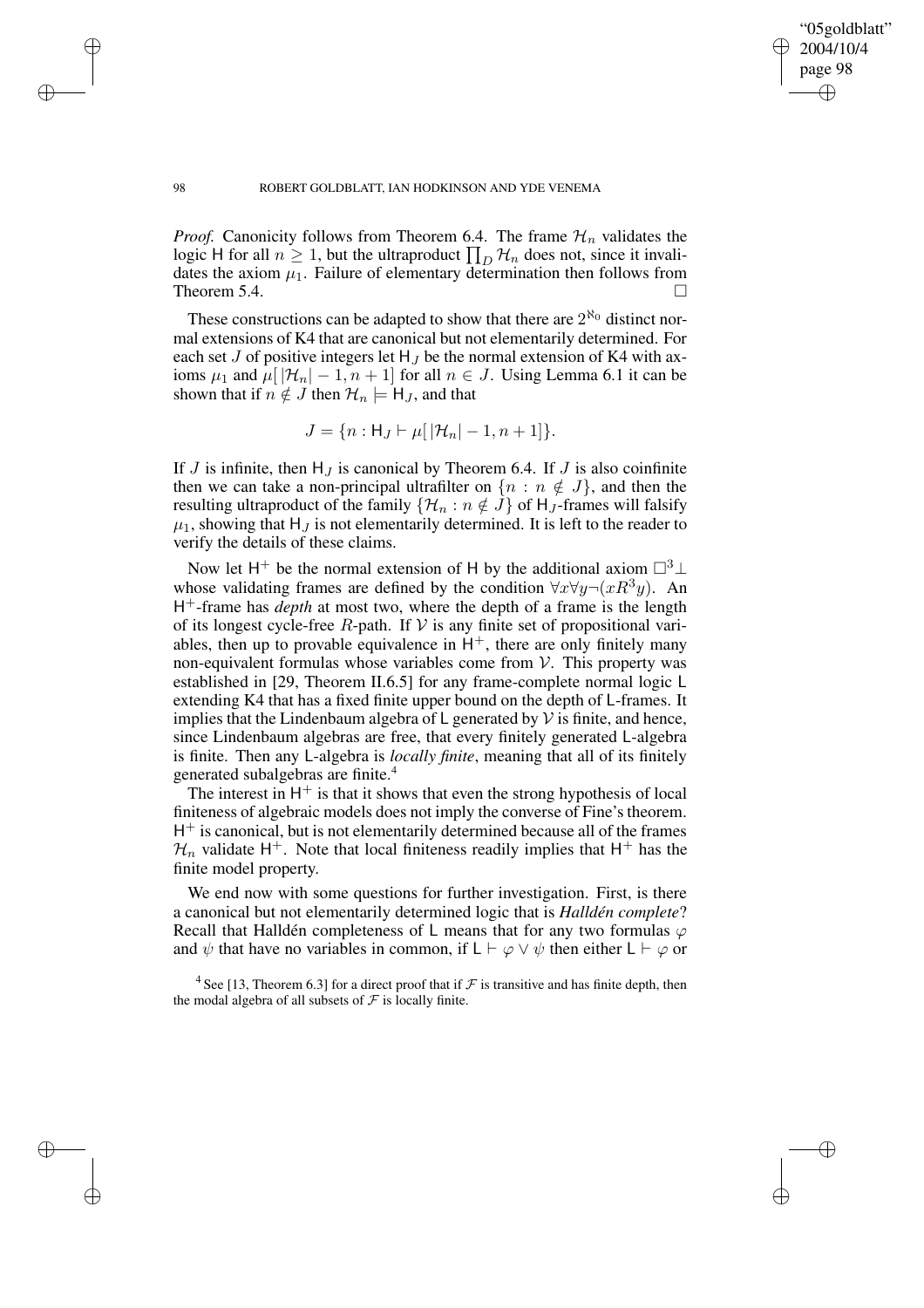✐

#### ON CANONICAL MODAL LOGICS THAT ARE NOT ELEMENTARILY DETERMINED 99

 $\rightarrow$ 

 $\rightarrow$ 

✐

✐

 $L \vdash \psi$ . The axioms of the form  $\chi[m, n]$  and  $\mu[m, n]$  show that none of the logics discussed in this paper are Halldén complete.

Second, is every canonical normal extension of K4.3 elementarily determined? As already mentioned, it was shown in [33] that every canonical normal extension of linear tense logic is elementarily determined, so the question asks: does this hold for the future fragment of tense logic? A counter example including S4.3 would be of particular interest, since all extensions of S4.3 are finitely axiomatizable.

# ROBERT GOLDBLATT

Centre for Logic, Language and Computation Victoria University of Wellington P.O. Box 600 Wellington New Zealand E-mail: rob.goldblatt@vuw.ac.nz

IAN HODKINSON Department of Computing Imperial College London South Kensington Campus London SW7 2AZ, UK E-mail: i.hodkinson@imperial.ac.uk

YDE VENEMA Institute for Logic, Language and Computation University of Amsterdam Plantage Muidergracht 24 1018 TV Amsterdam, Netherlands E-mail: yde@science.uva.nl

# ACKNOWLEDGEMENT

The second author was partially supported by UK EPSRC grant GR/S19905 /01.

## REFERENCES

- [1] J. L. Bell and A. B. Slomson. *Models and Ultraproducts*. North-Holland, Amsterdam, 1969.
- [2] M. J. Cresswell. A Henkin completeness theorem for T. *Notre Dame Journal of Formal Logic*, 8:186–190, 1967.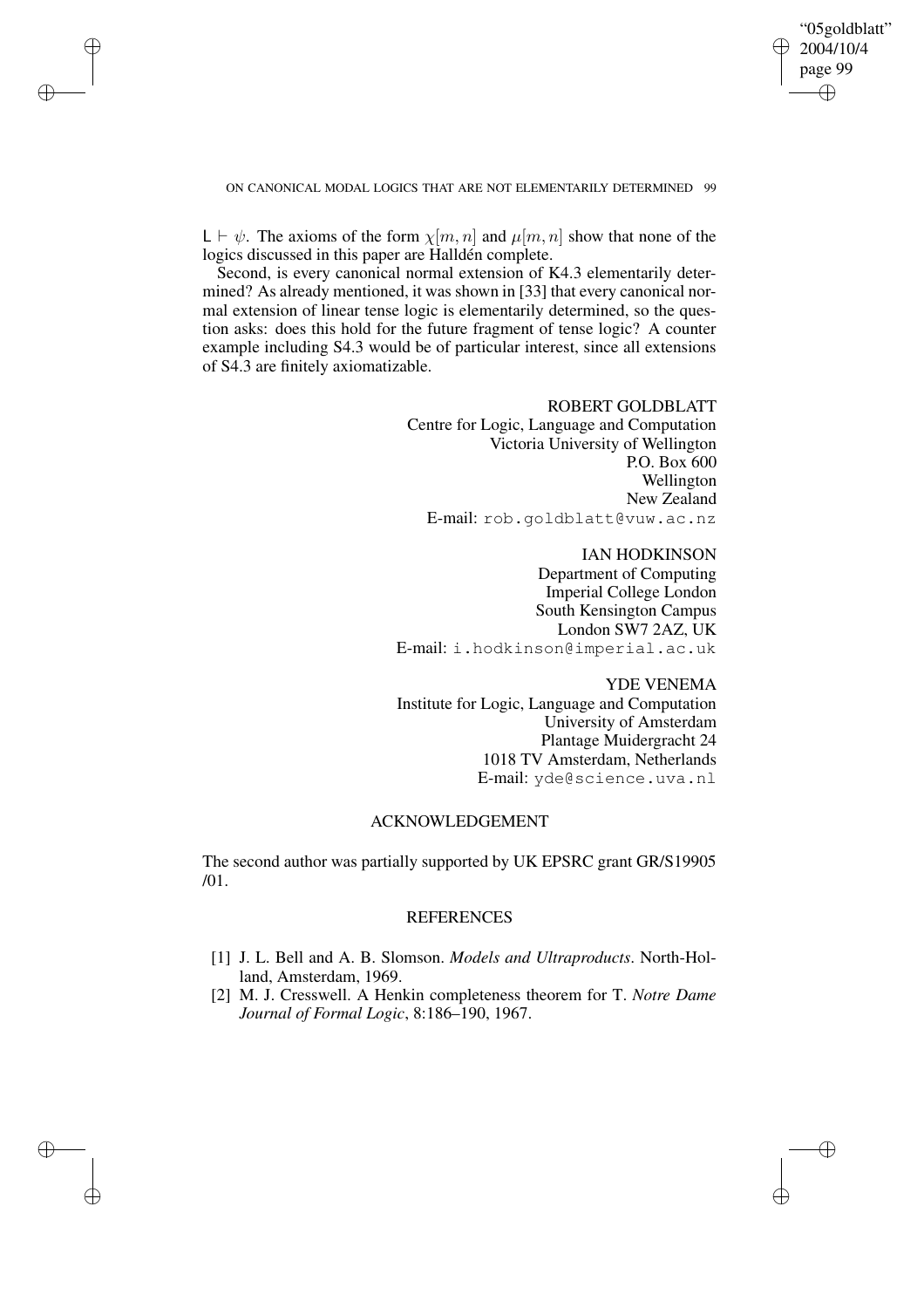#### 100 ROBERT GOLDBLATT, IAN HODKINSON AND YDE VENEMA

[3] Paul Erdős. Graph theory and probability. *Canadian Journal of Mathematics*, 11:34–38, 1959.

"05goldblatt" 2004/10/4 page 100

✐

✐

✐

✐

- [4] Kit Fine. Logics containing K4. Part I. *The Journal of Symbolic Logic*, 39(1):31–42, 1974.
- [5] Kit Fine. Some connections between elementary and modal logic. In Stig Kanger, editor, *Proceedings of the Third Scandinavian Logic Symposium*, pages 15–31. North-Holland, 1975.
- [6] Kit Fine. Logics containing K4. Part II. *The Journal of Symbolic Logic*, 50(3):619–651, 1985.
- [7] T. Frayne, A. C. Morel, and D. S. Scott. Reduced direct products. *Fundamenta Mathematicae*, 51:195–228, 1962.
- [8] Robert Goldblatt. *Metamathematics of Modal Logic*. PhD thesis, Victoria University, Wellington, February 1974. Included in [12].
- [9] Robert Goldblatt. Varieties of complex algebras. *Annals of Pure and Applied Logic*, 44:173–242, 1989.
- [10] Robert Goldblatt. The McKinsey axiom is not canonical. *The Journal of Symbolic Logic*, 56:554–562, 1991.
- [11] Robert Goldblatt. Elementary logics are canonical and pseudo-equational. In [12], pages 243–257, 1993.
- [12] Robert Goldblatt. *Mathematics of Modality*. CSLI Lecture Notes No. 43. CSLI Publications, Stanford, California, 1993. Distributed by Chicago University Press.
- [13] Robert Goldblatt. Elementary generation and canonicity for varieties of Boolean algebras with operators. *Algebra Universalis*, 34:551–607, 1995.
- [14] Robert Goldblatt. Persistence and atomic generation for varieties of Boolean algebras with operators. *Studia Logica*, 68(2):155–171, 2001.
- [15] Robert Goldblatt. Quasi-modal equivalence of canonical structures. *The Journal of Symbolic Logic*, 66:497–508, 2001.
- [16] Robert Goldblatt, Ian Hodkinson, and Yde Venema. Erdős graphs resolve Fine's canonicity problem. *The Bulletin of Symbolic Logic*, 10(2):186–208, 2004.
- [17] Leon Henkin. The completeness of the first-order functional calculus. *The Journal of Symbolic Logic*, 14:159–166, 1949.
- [18] G. E. Hughes. Every world can see a reflexive world. *Studia Logica*, 49:175–181, 1990.
- [19] Bjarni Jónsson. On the canonicity of Sahlqvist identities. *Studia Logica*, 53:473–491, 1994.
- [20] Bjarni Jónsson and Alfred Tarski. Boolean algebras with operators, part I. *American Journal of Mathematics*, 73:891–939, 1951.
- [21] Saul A. Kripke. Review of [23]. *Mathematical Reviews*, 34:1021–1022, 1967. MR 34 #5661.

 $\rightarrow$ 

 $\rightarrow$ 

✐